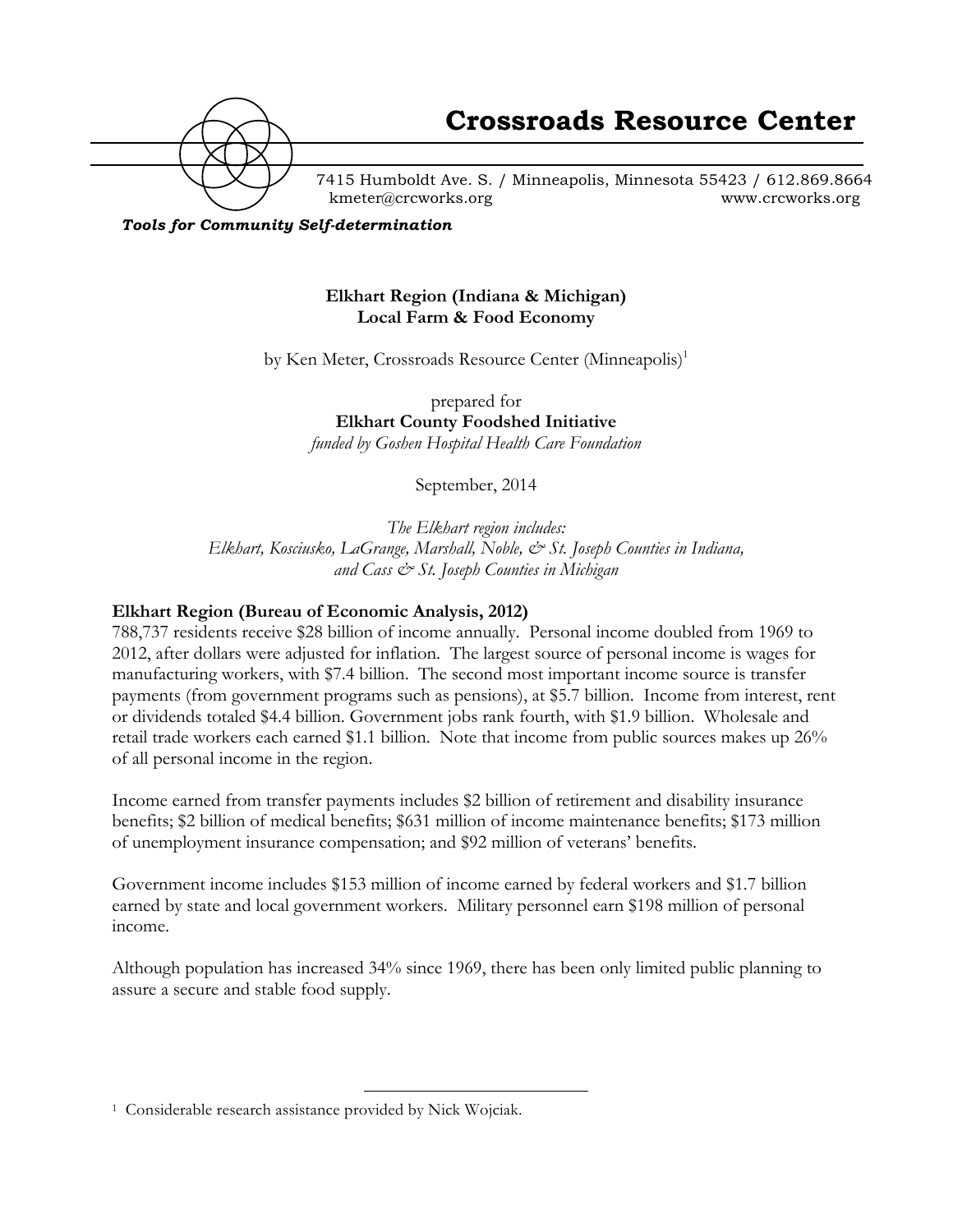## **Issues affecting low-income residents of the Elkhart region:**

Over 259,000 residents (34%) earn less than 185% of federal poverty guidelines. At this level of income, children qualify for free or reduced-price lunch at school. These lower-income residents spend about \$550 million each year buying food, including \$177 million of SNAP benefits (formerly known as food stamps) and additional WIC coupons. The region's 9,887 farmers receive an annual combined total of \$51 million in subsidies (24-year average, 1989-2012), mostly to raise crops such as corn or soybeans that are sold as commodities, not to feed local residents. *Data from Federal Census of 2008-2012, Bureau of Labor Statistics, & Bureau of Economic Analysis.*

7% percent of the region's households (over 47,000 residents) earn less than \$10,000 per year. *Source: Federal Census of 2008-2012.*

22% of all Indiana adults and 17% of Michigan adults aged 18-64 carried no health insurance in 2012. *Source: Centers for Disease Control.*

## **Food-related health conditions:**

21% of Indiana residents and 23% of Michigan residents reported in 2009 that they eat five or more servings of fruit or vegetables each day. This is a key indicator of health, since proper fruit and vegetable consumption has been connected to better health outcomes. *Source: Centers for Disease Control.*

17% of Indiana adults and 20% of Michigan adults reported in 2011 that they get adequate exercise. *Source: Centers for Disease Control.*

10% of Michigan and Indiana residents had been diagnosed with diabetes in 2010. *Source: Centers for Disease Control.* Medical costs for treating obesity, diabetes, and related conditions in the states of Indiana and Michigan combined are estimated at \$13 billion per year. *Source: American Diabetes Association.*

65% of Michigan and Indiana residents are overweight (34%) or obese (31%) as of 2012. *Source: Centers for Disease Control.*

## **The region's farms (Agricultural Census, 2012)**

*Agricultural Census data for 2012 were released May 2, 2014*

*The Census of Agriculture defines a "farm" as "an operation that produces, or would normally produce and sell, \$1,000 or more of agricultural products per year."*

*Land:*

- 9,887 farms.
- The Elkhart Region had 7% fewer farms in 2012 than in 2007.
- 343 (3%) of the region's farms are 1,000 acres or more in size.
- 5,362 (54%) farms are less than 50 acres.
- Average farm size is 160 acres.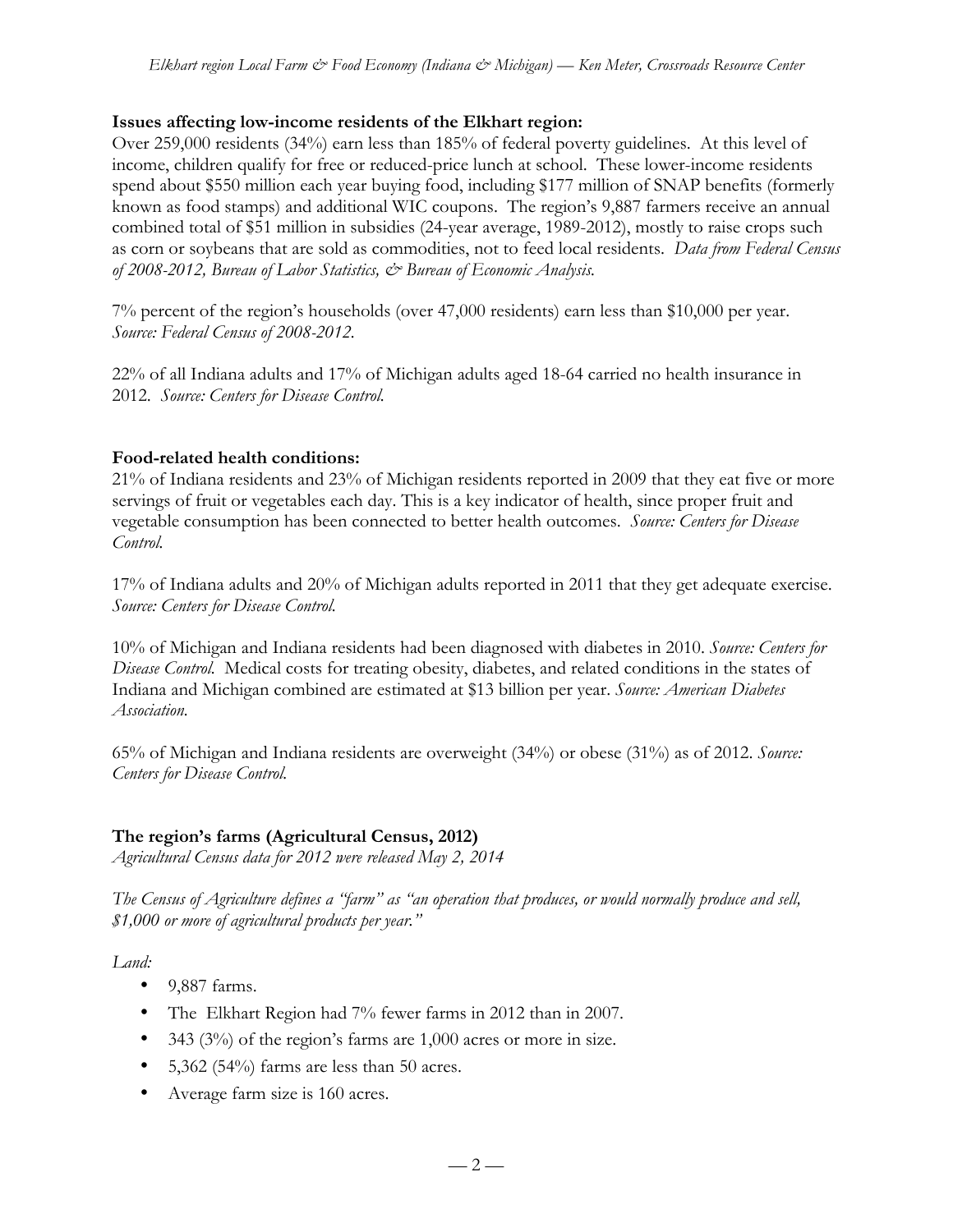- The region has 1.6 million acres of land in farms.
- The Elkhart Region holds 1.2 million acres of harvested cropland.
- 294,000 of these acres are irrigated.
- Average value of land and buildings per farm was \$920,000.

# *Sales:*

*With the exception of foods sold directly to consumers (see below), farmers typically sell commodities to wholesalers, brokers or manufacturers that require further processing or handling to become consumer items. The word "commodities" is used in this report to mean the crops and livestock sold by farmers through these wholesale channels. The term "products" encompasses commodity sales, direct sales, and any other sales.* 

- The region's farmers sold \$1.68 billion of crops and livestock in 2012.
- Farm product sales increased by 56% from 2007 to 2012, fueled largely by high corn prices and increased poultry sales.
- \$899 million of crops were sold.
- \$783 million of livestock and products were sold.
- 5,033 (51%) of the region's farms sold less than \$10,000 of products in 2012.
- Total sales from these small farms were \$11 million, less than 1% of the region's farm product sales.
- 2,311 (23%) of the region's farms sold more than \$100,000 of products.
- Total sales from these larger farms were \$1.6 billion, 93% of the region's farm product sales.
- 51% of the region's farms (5,081 of 9,887) reported net losses in 2012.
- 3,551 (36%) of Elkhart Region farmers collected a combined total of \$26 million of federal subsidies in 2012.

## **Top farm products of the Elkhart Region (2012).**

*Note: \*\* denotes sales data has been suppressed.* 

| Product                  | \$ millions |
|--------------------------|-------------|
| Corn                     | 554         |
| Poultry & Eggs           | $*$ $*$ 263 |
| Soybeans                 | 246         |
| Milk                     | 198         |
| Hogs & Pigs              | **154       |
| Cattle & calves          | 142         |
| Vegetables               | **51        |
| Ornamentals              | **16        |
| Forage crops (hay, etc.) | **12        |
| Horses                   | ∗∗я         |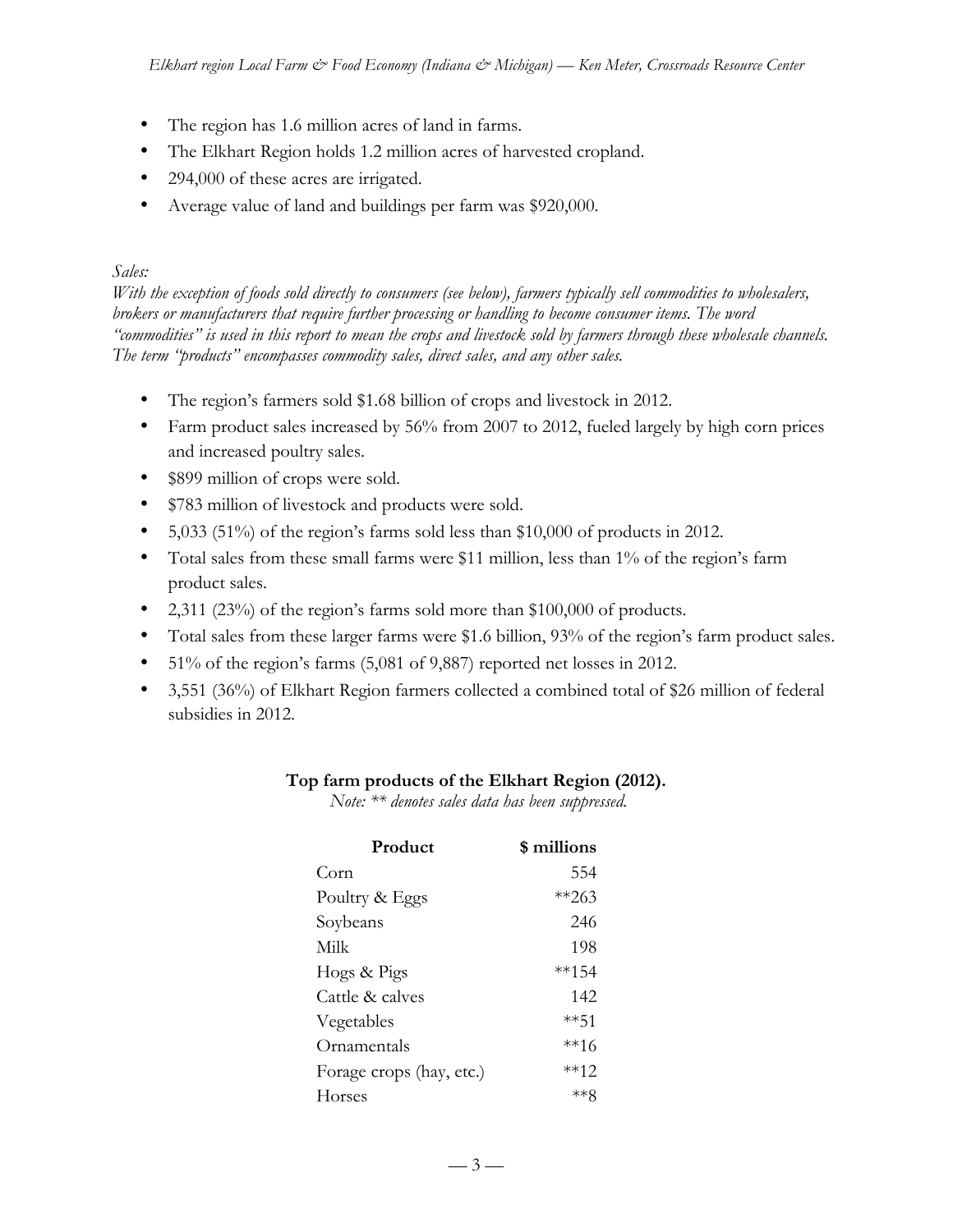## *Production Expenses:*

- Feed purchases were the largest single expense for Elkhart Region's farmers in 2012, totaling \$326 million (25% of production expenses).
- Fertilizer, lime and soil conditioners ranked as the second most important expense, at \$159 million (12%).
- Elkhart Region farmers charged \$120 million to depreciation (9%).
- Land and building rentals cost farmers \$108 million (8%).
- Purchases of seeds totaled \$94 million (7%).
- Livestock and poultry purchases totaled \$91 million (7%).
- Supplies, repairs, and maintenance cost farmers \$80 million (6%).
- Hired farm labor expenses totaled \$77 million (6%).
- Gasoline, fuels, and oil costs totaled \$70 million (5%).
- Chemicals purchased costs totaled \$65 million (5%).

## *Cattle & Dairy:*

- 3,495 farms hold an inventory of 213,000 cattle.
- 195,000 cattle were sold by farmers in 2012 for total sales of \$142 million.
- 1,100 farms raise beef cows.
- 1,140 farms raise milk cows.
- 1,182 farms produced corn for silage.
- 4,181 farms produced 270,000 tons of forage crops (hay, etc.) on 98,000 acres.

## *Other Livestock & Animal Products:*

- 513 farms hold an inventory of 455,000 hogs and pigs.
- 491 farms sold 1.2 million hogs and pigs in 2012.
- 468 farms hold an inventory of 13,000 sheep and lambs.
- 584 farms sold at least \$1.8 million worth of sheep, goats, and lambs in 2012. *Note that data for sales of sheep, goats, and lambs in Cass and St. Joseph (MI) counties were suppressed by the USDA in an effort to protect confidentiality, so this total is incomplete.*
- 1,578 farms hold an inventory of at least 548,000 laying hens*. Note that data for inventory of laying hens in Kosciusko, Noble, and St. Joseph (IN) counties were suppressed by the USDA in an effort to protect confidentiality, so this total is incomplete.*
- 336 farms raise at least 21 million broiler chickens. *Note that data for number of broiler chickens in Kosciusko and Marshall counties were suppressed by the USDA in an effort to protect confidentiality, so this total is incomplete.*
- 5 farms engage in aquaculture.
- 1,411 farms raise horses and ponies.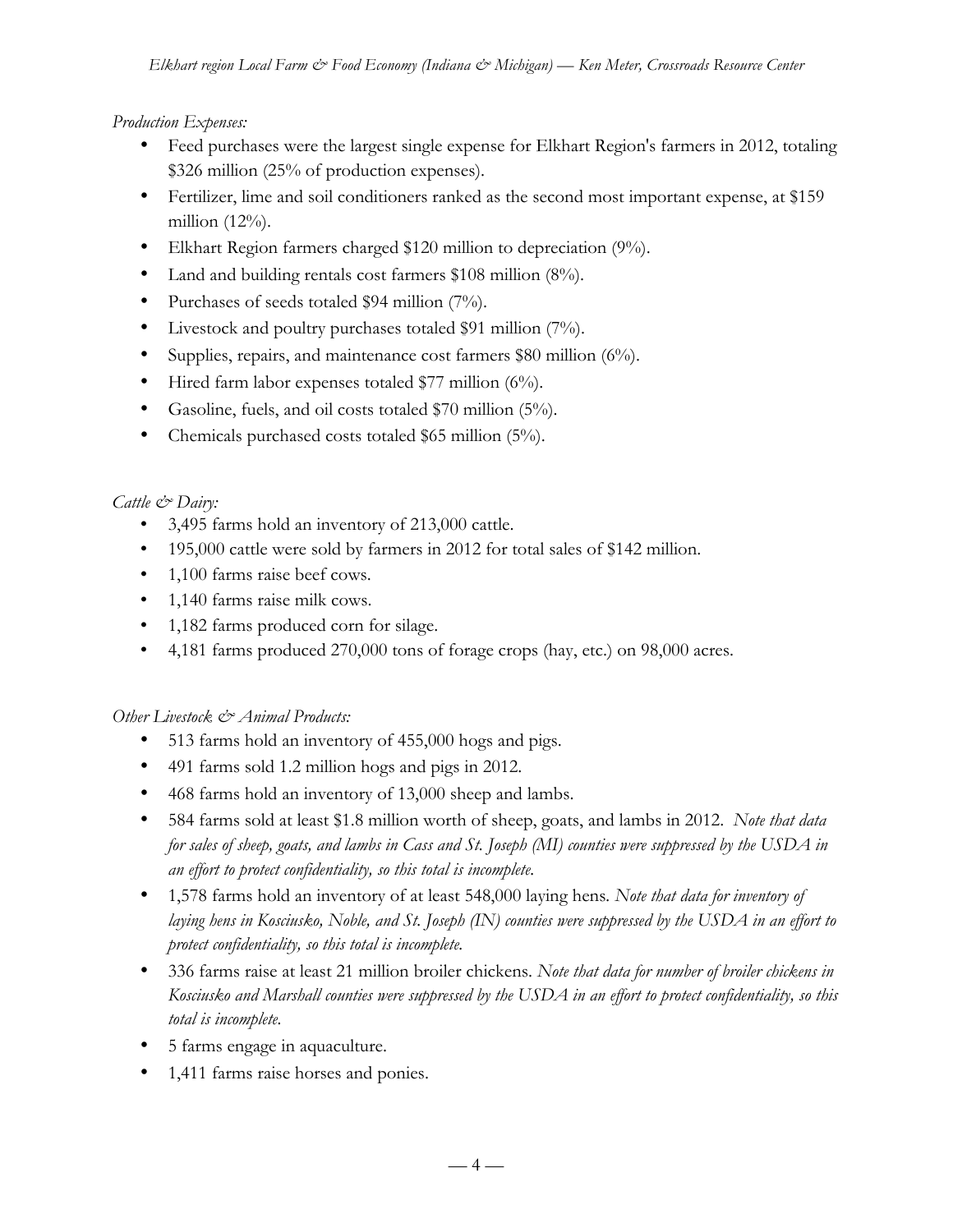*Grains, Oil Seeds, & Edible Beans:*

- 4,254 farms produced \$811 million of grains, oil seeds, and edible beans.
- 3,674 farms produced 78 million bushels of corn on 632,000 acres, worth \$554 million.
- This amounts to an average price per bushel of corn of \$7.10. *Note that this price is an approximation, and does not necessarily represent an actual price at which corn was sold.*
- 2,430 farms produced 18 million bushels of soybeans on 411,000 acres, worth \$246 million.
- This amounts to an average price per bushel of soybeans of \$13.67. *Note that this price is an approximation, and does not necessarily represent an actual price at which soybeans was sold.*
- The total value of corn and soybeans amounted to 48% of all farm product sales in 2012.
- 519 farms produced 1.2 million bushels of wheat on 20,000 acres, worth at least \$5.9 million. *Note that data for sales of wheat in Kosciusko and St. Joseph (IN) counties were suppressed by the USDA in an effort to protect confidentiality, so this total is incomplete.*

*Vegetables & Melons (some farmers state that Ag Census data does not fully represent vegetable production):*

- 333 farms worked at least 18,000 acres to produce vegetables, worth over \$51 million. *Note that data for acreage of vegetables in Kosciusko County, and data for sales of vegetables in Noble and St. Joseph (IN) counties were suppressed by the USDA in an effort to protect confidentiality, so these totals are incomplete.*
- This represents an 18% increase in the number of farms (from 282) since 2007.
- 108 farms raised potatoes*.*

*Fruits (some farmers state that Ag Census data does not fully represent fruit production):*

- 135 farms in the region hold 1,862 acres of orchards.
- 153 farms sold at least \$700,000 of fruits, nuts, and berries*. Note that data for sales of fruits, nuts, and berries, in Cass, St. Joseph (MI), and Elkhart counties were suppressed by the USDA in an effort to protect confidentiality, so this total is incomplete.*

*Nursery & Greenhouse Plants:*

- 219 farms sold at least \$16 million worth of ornamentals in 2012. *Note that data for sales of ornamentals in Noble County were suppressed by the USDA in an effort to protect confidentiality, so this total is incomplete.*
- 29 farms sold Christmas trees.

## *Direct & Organic Sales:*

• 846 farms sell \$7.3 million of food products directly to consumers. This is an 8% increase of number of farms (780 in 2007) selling direct, and a 61% increase in direct sales over 2007 sales of \$4.53 million.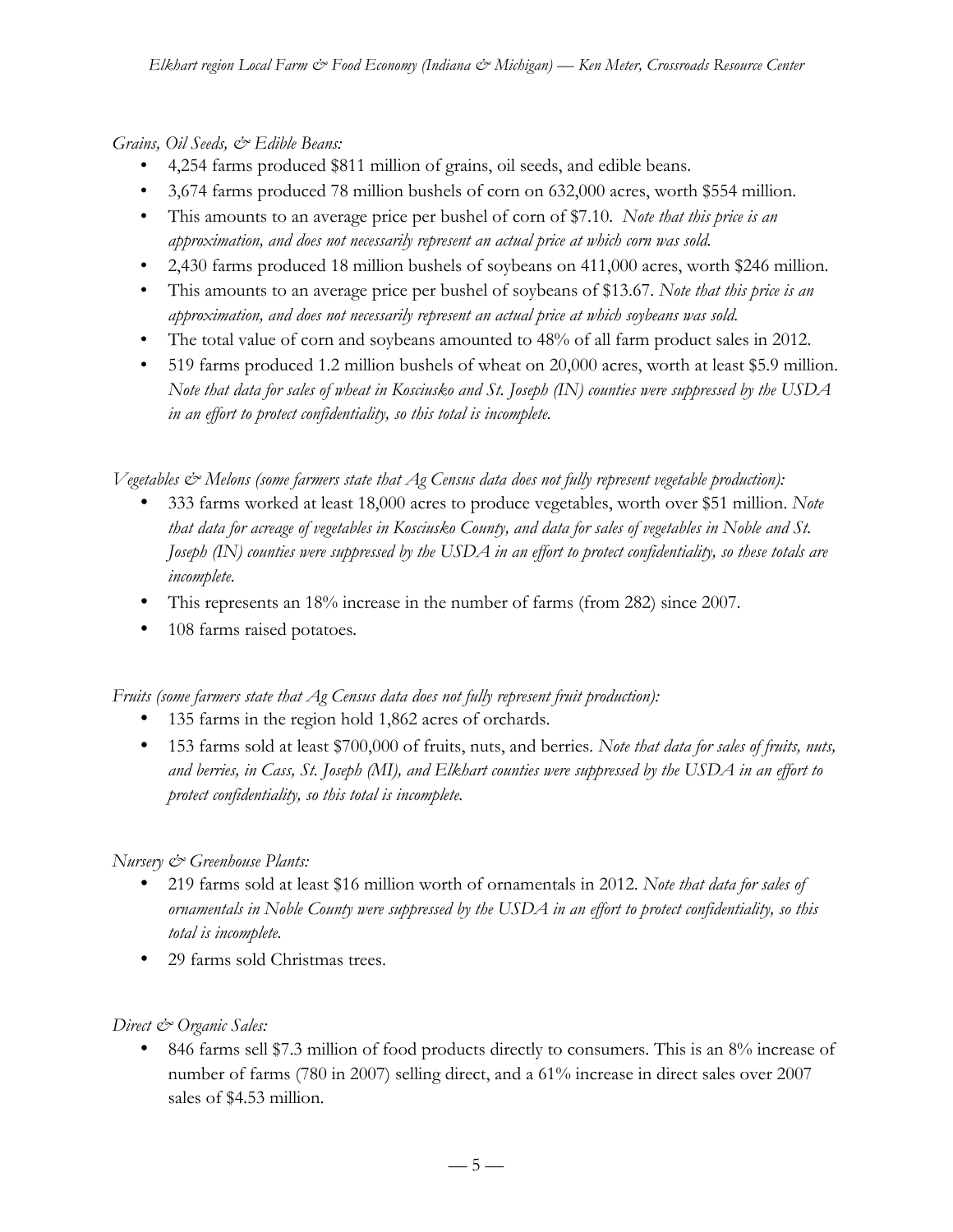- This amounts to 0.4% of farm product sales, more than the national average of 0.3%.
- Note that the value of direct food sales is just less than the value of horses sold (\$8 million).
- Elkhart County leads the region in direct sales, with \$2.4 million.
- 200 farms in the region sold at least \$16 million of organic products. *Note that data for sales of organic products in Cass and Kosciusko counties were suppressed by the USDA in an effort to protect confidentiality, so this total is incomplete.*
- 66 farms market through community supported agriculture (CSA).
- 362 farms produce and sell value-added products.
- 236 farms marketed products directly to retail outlets.
- 128 farms had on-farm packing facilities*.*

## *Conservation Practices:*

- 1,547 farms practice rotational or management intensive grazing.
- 12 farms practiced alley cropping or silvopasture.
- 48 farms harvested biomass for use in renewable energy.

# **Operations by Legal Status for Tax Purposes in the Elkhart region**

(Census of Agriculture, 2012) *Note: \*\* denotes sales data has been suppressed.*

|                                                           | Farms | Acres         |
|-----------------------------------------------------------|-------|---------------|
| Family or individual                                      | 8,836 | 1,101,165     |
| Partnership                                               | 524   | 264,489       |
| Corporation (family held)                                 | 334   | 176,890       |
| Corporation (other than family held)                      | 23    | $***3,147$    |
| Other – cooperative, estate or trust, institutional, etc. | 170   | $***8,340$    |
|                                                           |       |               |
| <b>Totals</b>                                             | 9.887 | $**1,554,031$ |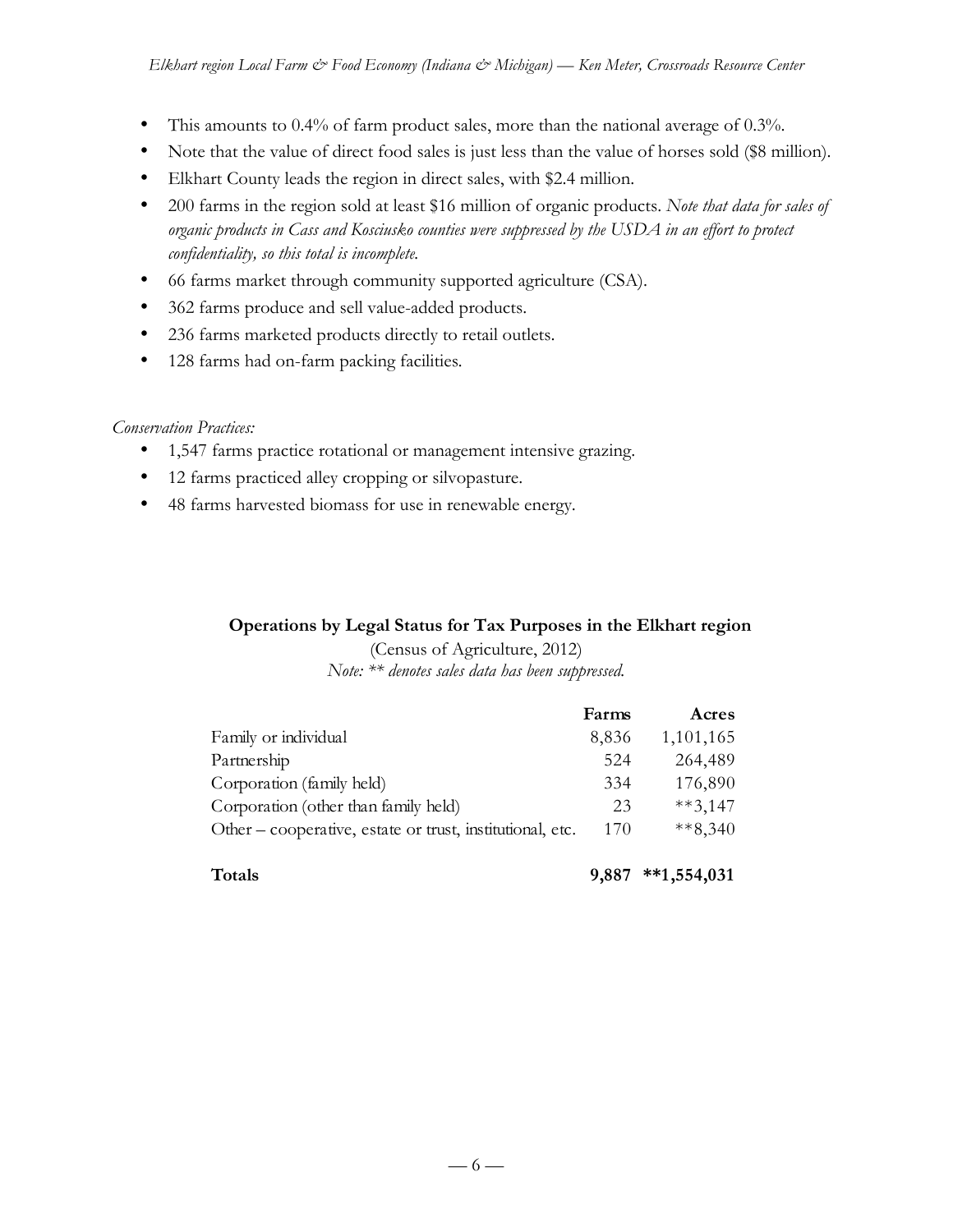# **COUNTY & STATE HIGHLIGHTS: INDIANA**

## **Elkhart County highlights (Agriculture Census 2012):**

- 1,724 farms, 7% more than in 2007.
- Elkhart County has 173,000 acres of land in farms.
- Average farm value is \$809,000.
- Farmers sold \$297 million of products in 2012.
- \$83 million (28%) of these sales were crops.
- \$214 million (72%) of these sales were livestock.
- The most prevalent farm size is 10 to 49 acres, with 629 farms  $(36%)$  in this category.
- The next most prevalent is 1 to 9 acres, with 453 (26%) farms.
- 30 farms  $(2\%)$  are 1,000 acres or more.
- 1,082 farms  $(63%)$  are less than 50 acres.
- 831 farms (48%) sold less than \$10,000 in farm products.
- 473 farms (27%) sold more than \$100,000 in farm products.
- Elkhart County ranks  $1<sup>st</sup>$  in the United States for inventory of ducks, with 1.1 million.
- The county ranks first in Indiana for sales of livestock and poultry, with \$214 million.
- Elkhart County ranks first in the state for sales of sheep and goats, with \$730,000.
- The county ranks  $1<sup>st</sup>$  in state for acreage of corn for silage, with 15,000.
- Elkhart County ranks second in the state for inventory of cattle and calves, with 56,000.
- The county ranks second in Indiana for acreage of forage crops (hay, etc.), with 18,000.
- Elkhart County ranks second in the state for sales of milk, with \$65 million.
- The county ranks  $2^{nd}$  in the state for sales of cattle and calves, with \$31 million.
- Elkhart County ranks third in the state for sales of agricultural products, with \$297 million.
- The county ranks third in the state for sales of horses, but *sales figures were suppressed by the USDA in an effort to protect confidentiality.*
- Elkhart County ranks  $3^{rd}$  in Indiana for inventory of broilers, with 1.3 million.
- The county ranks fourth in the state for sales of poultry and eggs, with \$91 million.
- Elkhart County ranks sixth in the state for sales of forage crops (hay, etc.), but *sales figures were suppressed by the USDA in an effort to protect confidentiality.*
- The county ranks seventh in the state for sales of vegetables, with \$3.2 million.
- Elkhart County ranks  $7<sup>th</sup>$  in the state for sales of ornamentals, with \$3.4 million.
- 191 farms sold \$2.4 million of food directly to consumers. This is a 5-farm increase in the number of farms selling direct, and a 95% increase in direct sales over 2007 sales of \$1.226 million.
- Direct sales were 0.8% of farm product sales, more than double the national average of 0.3%.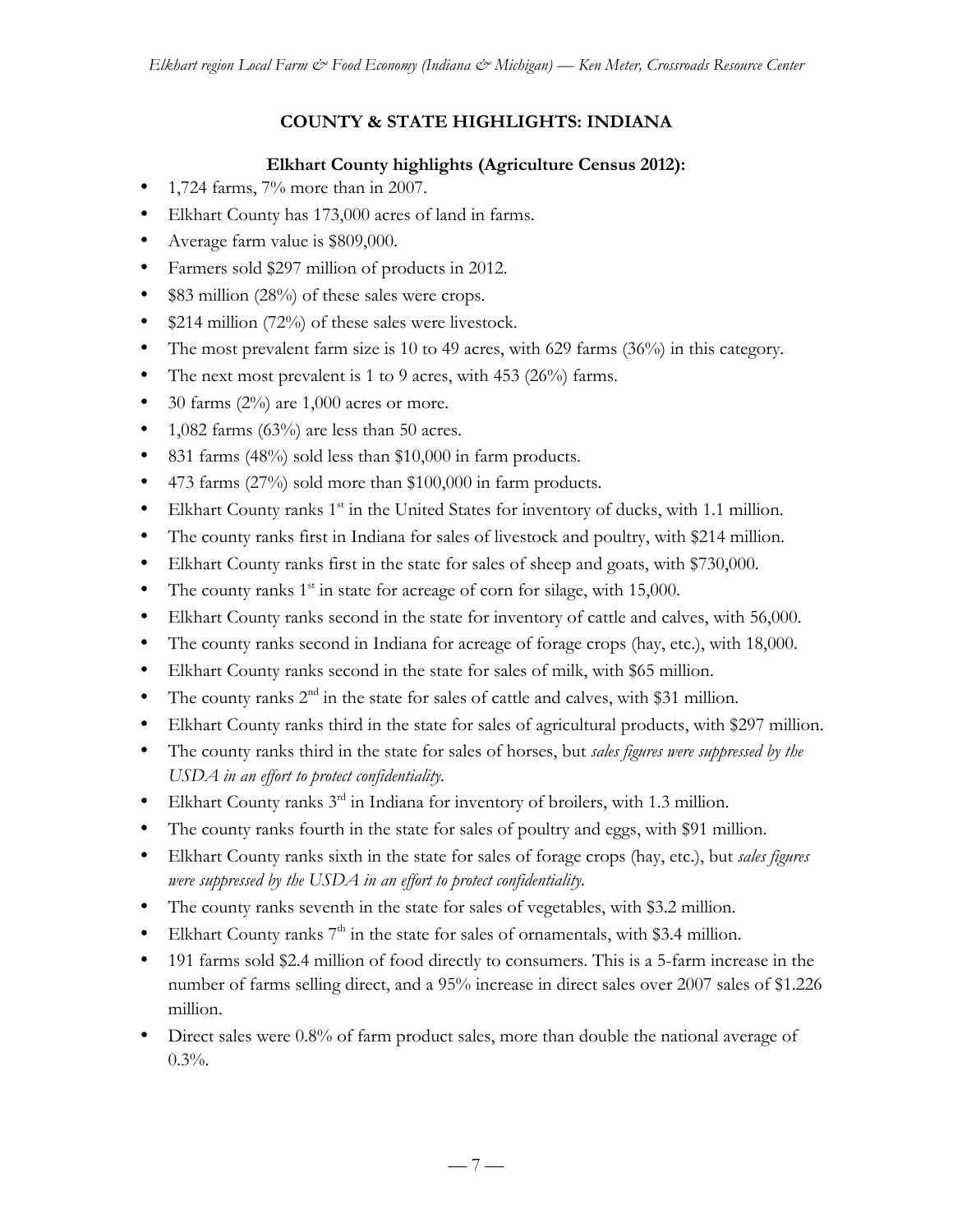## **Kosciusko County highlights (Agriculture Census 2012):**

- 1,247 farms,  $1\%$  more than in 2007.
- Kosciusko County has 255,000 acres of land in farms.
- Farmers sold \$282 million of products in 2012.
- \$132 million (47%) of these sales were crops.
- \$150 million (53%) of these sales were livestock.
- The most prevalent farm size is 10 to 49 acres, with 477 farms (38%) in this category.
- The next most prevalent is 50 to 179 acres, with 325 (26%) farms.
- 55 farms  $(4\%)$  are 1,000 acres or more.
- 676 farms (54%) are less than 50 acres.
- 718 farms (58%) sold less than \$10,000 in farm products.
- 259 farms (21%) sold more than \$100,000 in farm products.
- Kosciusko County ranks  $8<sup>th</sup>$  in the United States, and  $4<sup>th</sup>$  in Indiana, for inventory of ducks, with 159,000.
- The county ranks second in the state for sales of forage crops (hay, etc.), with \$2.5 million.
- Kosciusko County ranks second in the state for inventory of pullets for laying flock replacement, with 1.2 million.
- The county ranks  $3^{rd}$  in Indiana for sales of poultry and eggs, with \$91 million.
- Kosciusko County ranks fourth in the state for sales of agricultural products, with \$282 million.
- The county ranks fifth in the state for sales livestock and poultry, with \$150 million.
- Kosciusko County ranks fifth in the state for inventory of laying hens, but *inventory figures were suppressed by the USDA in an effort to protect confidentiality.*
- The county ranks  $6<sup>th</sup>$  in the state for acreage of corn for silage, with 4,835.
- Kosciusko County ranks eighth in the state for sales of cattle and calves, with \$16 million.
- The county ranks ninth in Indiana for sales of horses, with \$423,000.
- Kosciusko County ranks ninth in the state for inventory of broilers, but *inventory figures were suppressed by the USDA in an effort to protect confidentiality.*
- The county ranks  $10^{th}$  in Indiana for sales of milk, with \$16 million.
- 80 farms sold \$384,000 of food directly to consumers. This is an 18% decrease in the number of farms selling direct (98 in 2007), and a 7% increase in direct sales over 2007 sales of \$358,000.
- Direct sales were 0.1% of farm product sales, one third the national average of 0.3%.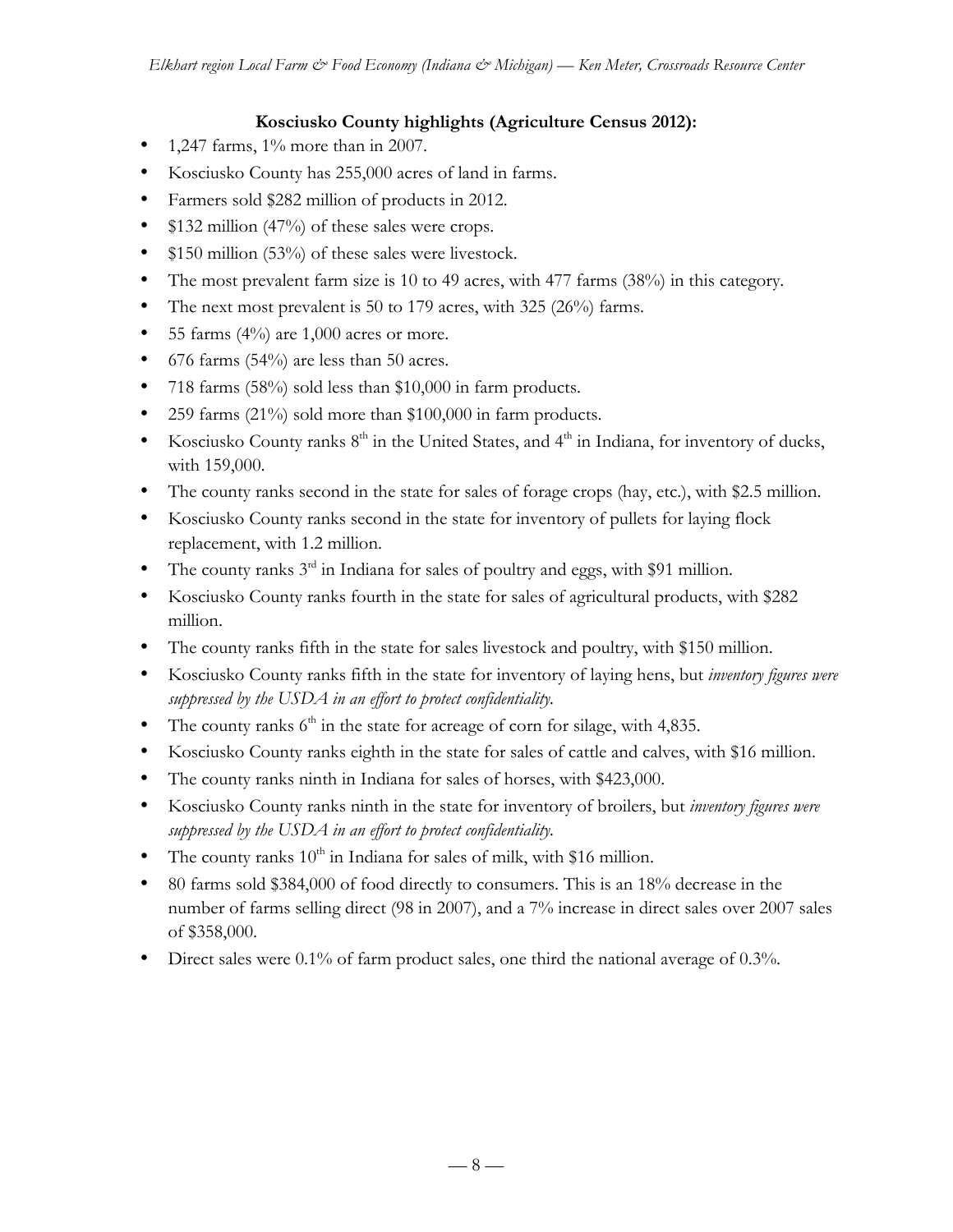## **LaGrange County highlights (Agriculture Census 2012):**

- 2,419 farms,  $61\%$  more than in 2007.
- LaGrange County has 204,000 acres of land in farms.
- Farmers sold \$263 million of products in 2012.
- \$69 million (26%) of these sales were crops.
- \$194 million (74%) of these sales were livestock.
- The most prevalent farm size is 10 to 49 acres, with 1,071 farms (44%) in this category.
- The next most prevalent is 50 to 179 acres, with 887 (37%) farms.
- 29 farms  $(1\%)$  are 1,000 acres or more.
- 1,421 farms  $(59\%)$  are less than 50 acres.
- 1,084 farms  $(45%)$  sold less than \$10,000 in farm products.
- 558 farms (23%) sold more than \$100,000 in farm products.
- LaGrange County ranks  $4<sup>th</sup>$  in the United States, and  $3<sup>rd</sup>$  in Indiana, for inventory of ducks, with 306,000.
- The county ranks  $1<sup>st</sup>$  in the state for inventory of cattle and calves, with 76,000.
- LaGrange County ranks first in the state for sales of cattle and calves, with \$70 million.
- The county ranks first in the state for sales of horses, with \$6.1 million.
- LaGrange County ranks  $1<sup>st</sup>$  in the state for acreage of forage crops, (hay, etc.), with 28,000.
- The county ranks second in Indiana for sales of livestock and poultry, with \$194 million.
- LaGrange County ranks  $2^{nd}$  in the state for acreage of corn for silage, with 9,041.
- The county ranks second in the state for inventory of broilers, with 1.7 million.
- LaGrange County ranks fourth in the state for sales of milk, with \$45 million.
- The county ranks fourth in the state for sales of sheep and goats, with \$396,000.
- LaGrange County ranks  $5<sup>th</sup>$  in the state for sales of vegetables, with \$4 million.
- The county ranks sixth in Indiana for sales of agricultural products, with \$263 million.
- LaGrange County ranks seventh in the state for sales of poulty and eggs, with \$62 million.
- The county ranks 8<sup>th</sup> in the state for aquaculture sales, but *sales figures were suppressed by the USDA in an effort to protect confidentiality.*
- 191 farms sold \$1.1 million of food directly to consumers. This is a 47% increase in the number of farms selling direct (130 in 2007), and a 172% increase in direct sales over 2007 sales of \$405,000.
- Direct sales were 0.4% of farm product sales, more than the national average of 0.3%.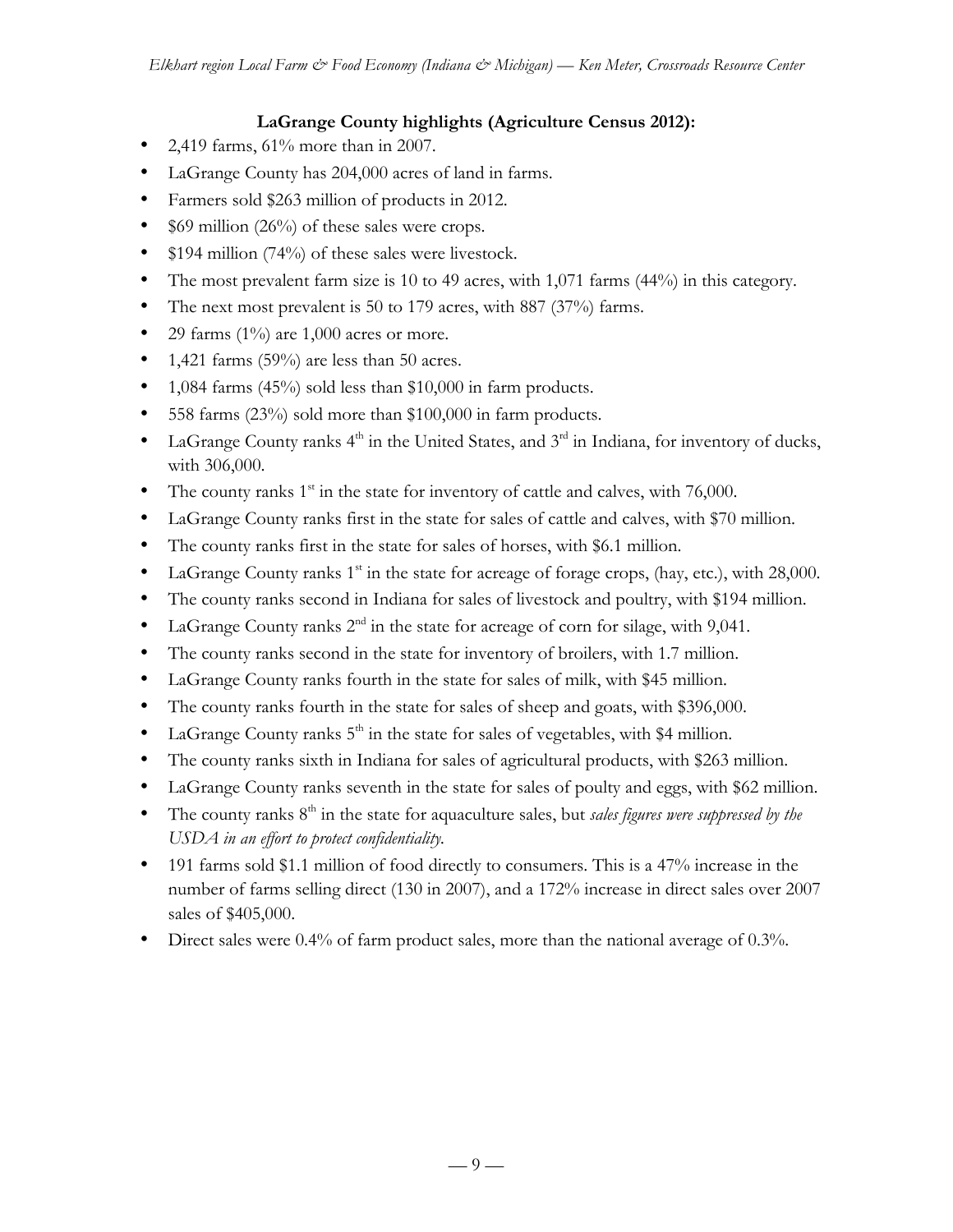## **Marshall County highlights (Agriculture Census 2012):**

- 878 farms, 1% more than in 2007.
- Marshall County has 206,000 acres of land in farms.
- Farmers sold \$148 million of products in 2012.
- \$109 million (73%) of these sales were crops.
- \$39 million (27%) of these sales were livestock.
- The most prevalent farm size is 10 to 49 acres, with 295 farms (34%) in this category.
- The next most prevalent is 50 to 179 acres, with 251 (29%) farms.
- 56 farms  $(6\%)$  are 1,000 acres or more.
- 411 farms  $(47%)$  are less than 50 acres.
- 442 farms (50%) sold less than \$10,000 in farm products.
- 236 farms (27%) sold more than \$100,000 in farm products.
- Marshall County ranks  $4<sup>th</sup>$  in Indiana for acreage of corn for silage, with 5,656.
- The county ranks sixth in the state for sales of milk, with \$27 million.
- Marshall County ranks seventh in the state for sales of sheep and goats, with \$242,000.
- The county ranks  $8<sup>th</sup>$  in the state for inventory of ducks, with 20,000.
- Marshall County ranks ninth in Indiana for sales of forage crops, (hay, etc.), with \$1.4 million.
- The county ranks  $10^{th}$  in the state for inventory of cattle and calves, with 17,000.
- 70 farms sold \$611,000 of food directly to consumers. This is a 35% increase in the number of farms selling direct (52 in 2007), and a 135% increase in direct sales over 2007 sales of \$260,000.
- Direct sales were 0.4% of farm product sales, more than the national average of 0.3%.

### **Noble County highlights (Agriculture Census 2012):**

- 1,163 farms,  $3\%$  less than in 2007.
- Noble County has 181,000 acres of land in farms.
- Farmers sold \$144 million of products in 2012.
- \$83 million (57%) of these sales were crops.
- \$61 million (43%) of these sales were livestock.
- The most prevalent farm size is 10 to 49 acres, with 509 farms (44%) in this category.
- The next most prevalent is 50 to 179 acres, with 343 (29%) farms.
- 38 farms  $(3\%)$  are 1,000 acres or more.
- 614 farms (53%) are less than 50 acres.
- 648 farms (56%) sold less than \$10,000 in farm products.
- 214 farms (18%) sold more than \$100,000 in farm products.
- Noble County ranks 4<sup>th</sup> in Indiana for inventory of broilers, with 271,000.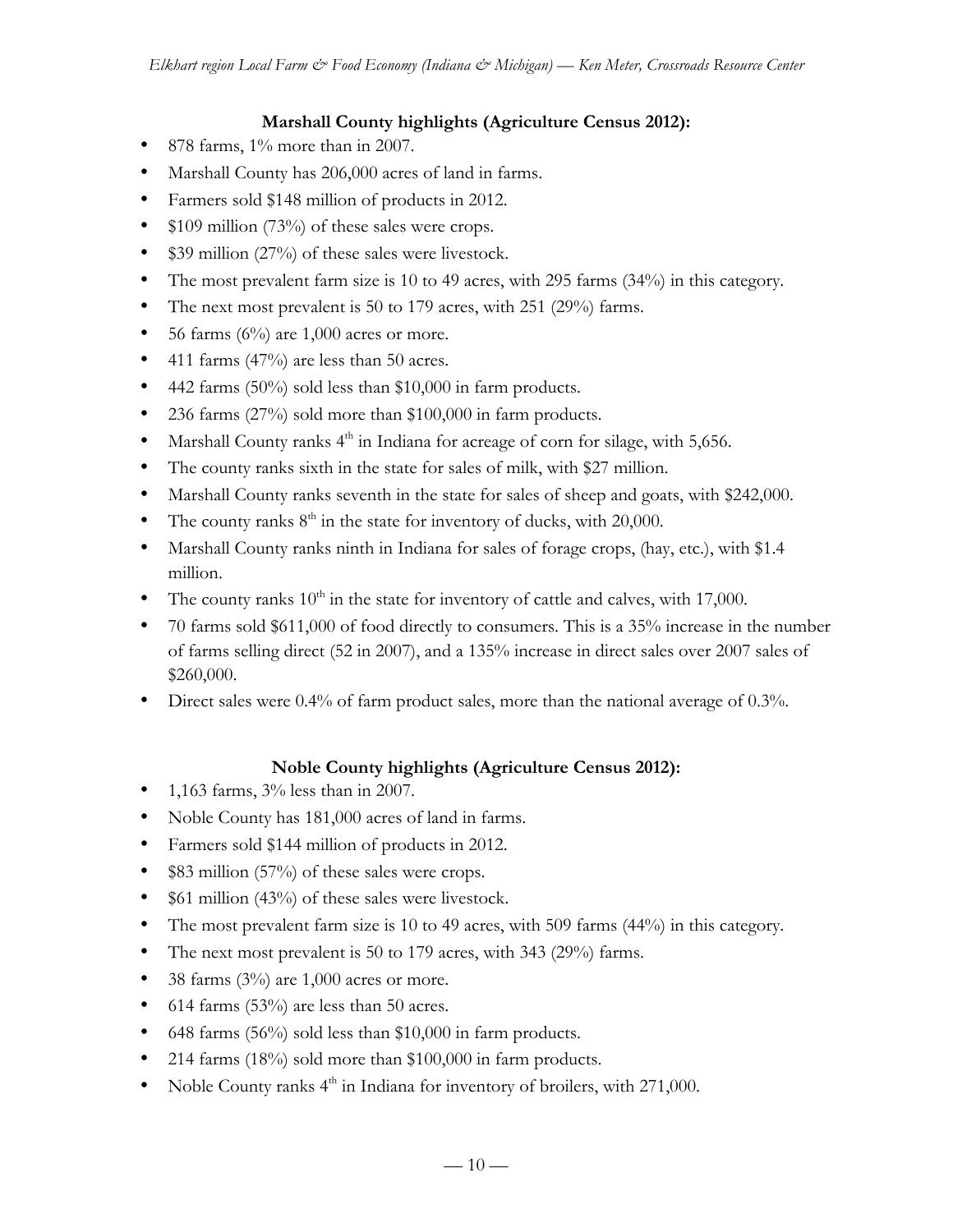- The county ranks fifth in the state for inventory of ducks, with 100,000.
- Noble County ranks fifth in the state for sales of forage crops (hay, etc.), with \$2.4 million.
- The county ranks seventh in the state for acreage of corn for silage, with 4,780.
- Noble County ranks  $8<sup>th</sup>$  in the state for sales of fruits, tree nuts, and berries, with \$333,000.
- The county ranks eighth in the state for acreage of forage crops (hay, etc.) with 11,000.
- Noble County ranks tenth in Indiana for sales of sheep and goats, with \$207,000.
- 71 farms sold \$414,000 of food directly to consumers. This is a 22% increase in the number of farms selling direct (58 in 2007), and an 85% increase in direct sales over 2007 sales of \$224,000.
- Direct sales were 0.3% of farm product sales, the same as the national average of 0.3%.

### **St. Joseph County, Indiana, highlights (Agriculture Census 2012):**

- 691 farms, 3% less than in 2007.
- St. Joseph County has 152,000 acres of land in farms.
- Farmers sold \$124 million of products in 2012.
- \$107 million (87%) of these sales were crops.
- \$17 million (13%) of these sales were livestock.
- The most prevalent farm size is 10 to 49 acres, with 298 farms (43%) in this category.
- The next most prevalent is 50 to 179 acres, with 165 (24%) farms.
- 37 farms  $(5\%)$  are 1,000 acres or more.
- 378 farms (55%) are less than 50 acres.
- 357 farms (52%) sold less than \$10,000 in farm products.
- 170 farms  $(25\%)$  sold more than \$100,000 in farm products.
- St. Joseph County ranks 1<sup>st</sup> in Indiana for inventory of pheasants, but *inventory figures were suppressed by the USDA in an effort to protect confidentiality.*
- The county ranks 3rd in the state for sales of fruits, tree nuts, and berries, but *sales figures were suppressed by the USDA in an effort to protect confidentiality.*
- St. Joseph County ranks third in the state for sales of forage crops (hay, etc.), with \$2.4 million.
- The county ranks fourth in Indiana for aquaculture sales, but *sales were suppressed by the USDA in an effort to protect confidentiality.*
- 69 farms sold \$1.111 million of food directly to consumers. This is a 3-farm decrease, and a 29% increase in direct sales over 2007 sales of \$859,000.
- Direct sales were 0.9% of farm product sales, 3 times the national average of 0.3%.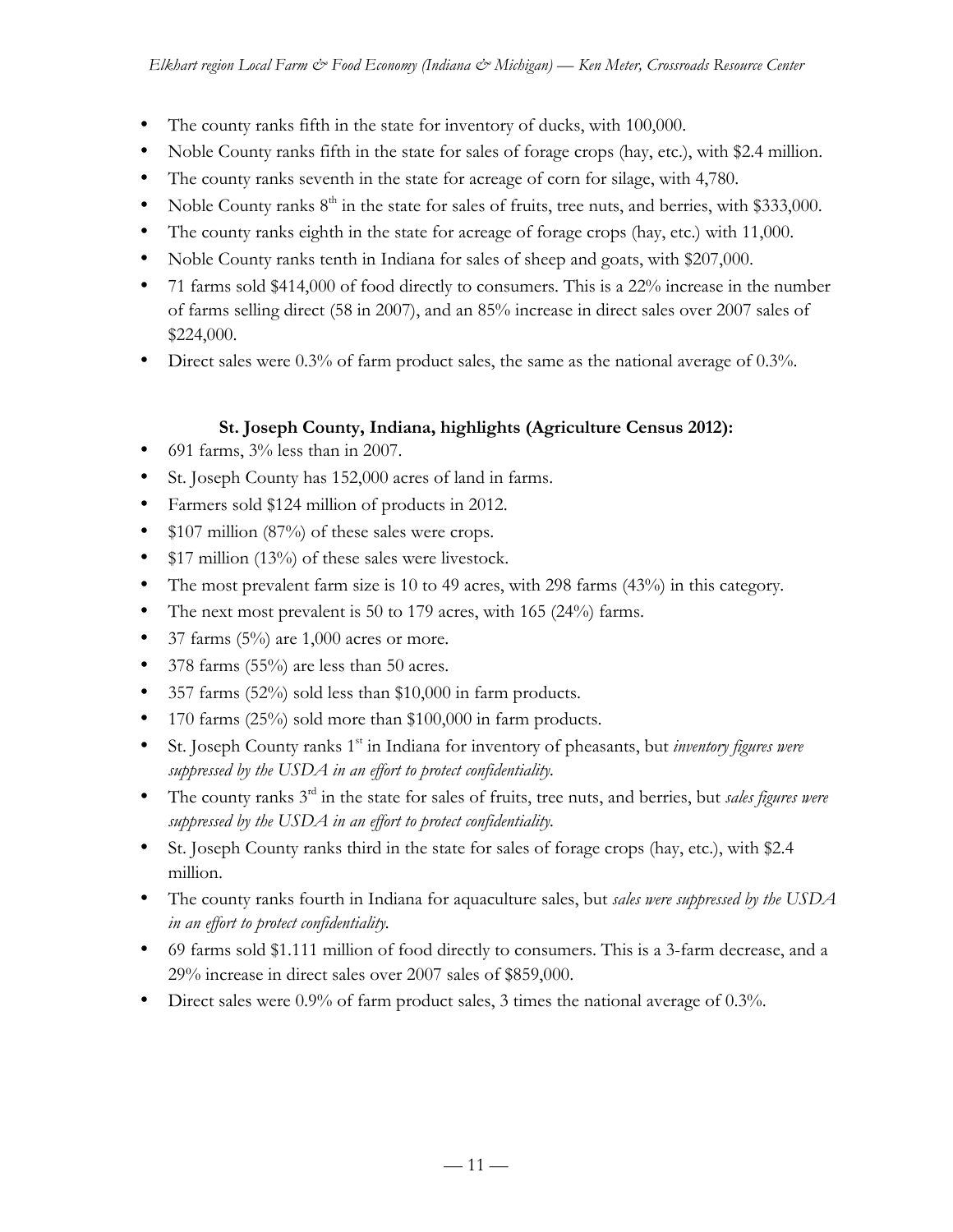## **State of Indiana highlights (Agriculture Census 2012):**

- 58,695 farms, 4% less than in 2007.
- Indiana has 15 million acres of land in farms.
- Farmers sold \$11.2 billion of products in 2012.
- \$7.5 billion (67%) of these sales were crops.
- \$3.7 billion (33%) of these sales was livestock.
- The most prevalent farm size is 10 to 49 acres, with 20,770 farms (35%) in this category.
- The next most prevalent is 50 to 179 acres, with 16,396 (28%) farms.
- 3,940 farms  $(7%)$  are 1,000 acres or more.
- 27,377 farms (47%) are less than 50 acres.
- 30,346 farms (52%) sold less than \$10,000 in farm products.
- 14,313 farms (24%) sold more than \$100,000 in farm products.
- Indiana ranks  $3^{rd}$  in the United States for inventory of laying hens, with 26 million.
- The state ranks fourth in the country for inventory of pullets for laying flock replacement, with 7.6 million.
- Indiana ranks fifth in the country for inventory of hogs and pigs, with 3.7 million.
- The state ranks fifth in the country for acreage of soybeans, with 5.1 million.
- Indiana ranks fifth in the United States for acreage of corn, with 6 million.
- The state ranks  $5<sup>th</sup>$  in the country for sales of hogs and pigs, with \$1.3 billion.
- Indiana ranks sixth in the country for sales of grains, oilseeds, dry beans, and dry peas, with \$7.2 billion.
- The state ranks  $7<sup>th</sup>$  in the country for crop sales, with \$7.5 billion.
- Indiana ranks seventh in the country for inventory of turkeys, with 5.1 million.
- The state ranks ninth in the United States for sales of tobacco, with \$7.7 million.
- Indiana ranks  $10<sup>th</sup>$  in the country for sales of agricultural products, with \$11 billion.
- 3,673 farms sold \$26.9 million of food directly to consumers. This is a 3% increase in the number of farms selling direct (3,576 in 2007), and a 21% increase in direct sales over 2007 sales of \$22 million.
- Direct sales were 0.2% of farm product sales, less than the national average of 0.3%.
- If direct food sales made up a single commodity, the value of these sales would outrank the state's 11th most important product, fruit and nuts.
- Statewide vegetable sales totaled \$104 million.
- 283 farms farm organically, with total sales of \$36 million.
- 230 farms market through community supported agriculture (CSA).
- 1,791 farms produce and sell value-added products.
- 991 farms marketed products directly to retail outlets.
- 549 farms had on-farm packing facilities.
- 5,811 farms practice rotational or management intensive grazing.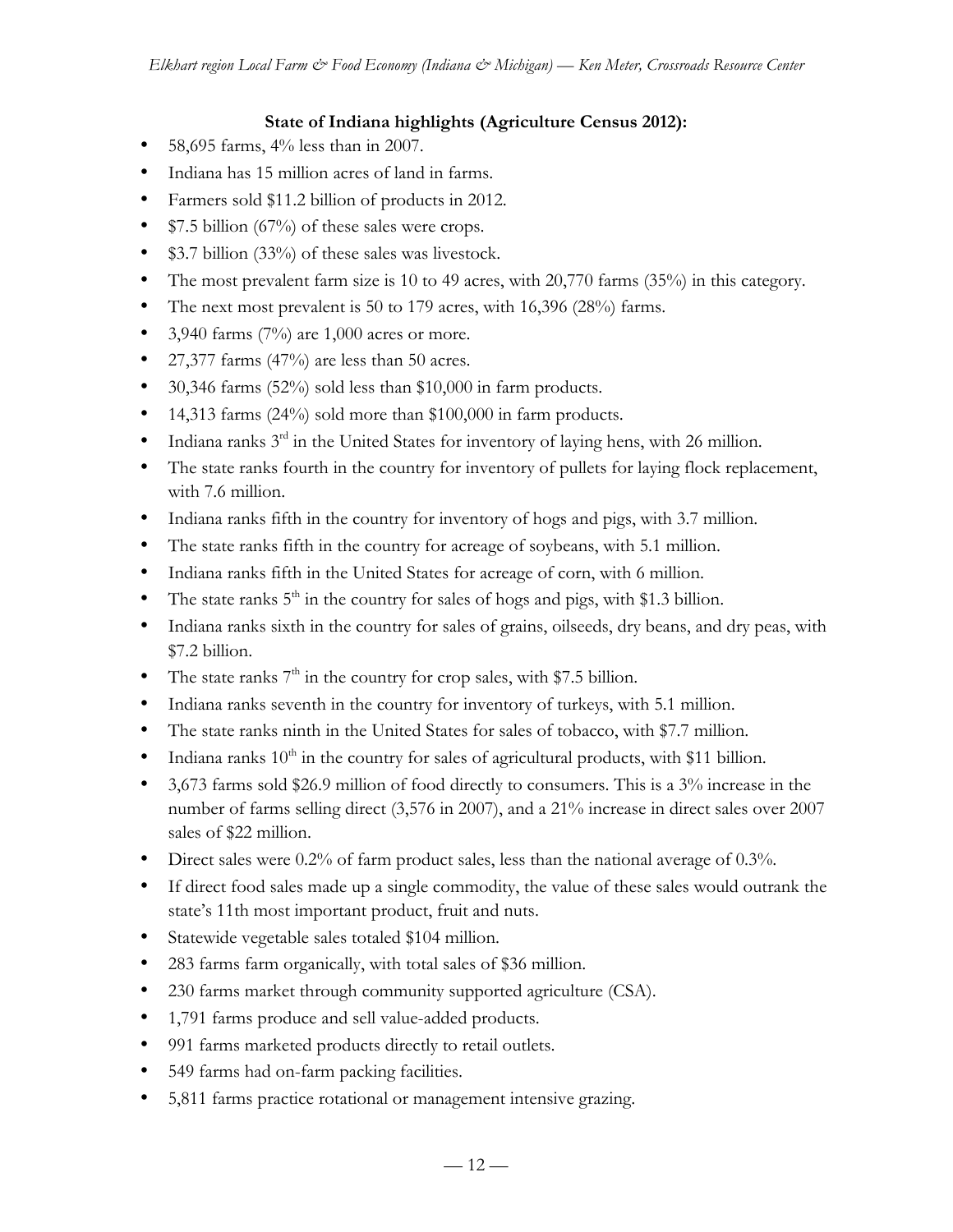# **Indiana's top farm products in 2012 (Economic Research Service)**

*See chart on next page.*

|    |                       | \$ millions |
|----|-----------------------|-------------|
| 1  | Corn                  | 4,747       |
| 2  | Soybeans              | 3,218       |
| 3  | Hogs                  | 1,206       |
| 4  | Poultry & eggs        | 1,164       |
| 5  | Dairy products & milk | 709         |
| 6  | Cattle & calves       | 361         |
| 7  | Wheat                 | 159         |
| 8  | Greenhouse & nursery  | 127         |
| 9  | Vegetables & melons   | 115         |
| 10 | Hay                   | 67          |
| 11 | Fruits & nuts         | 14          |
| 12 | Others                | 254         |

Note also that at \$27 million, direct sales from farmers to consumers amount to double the value of the 11<sup>th</sup>-ranking product, fruit and nuts.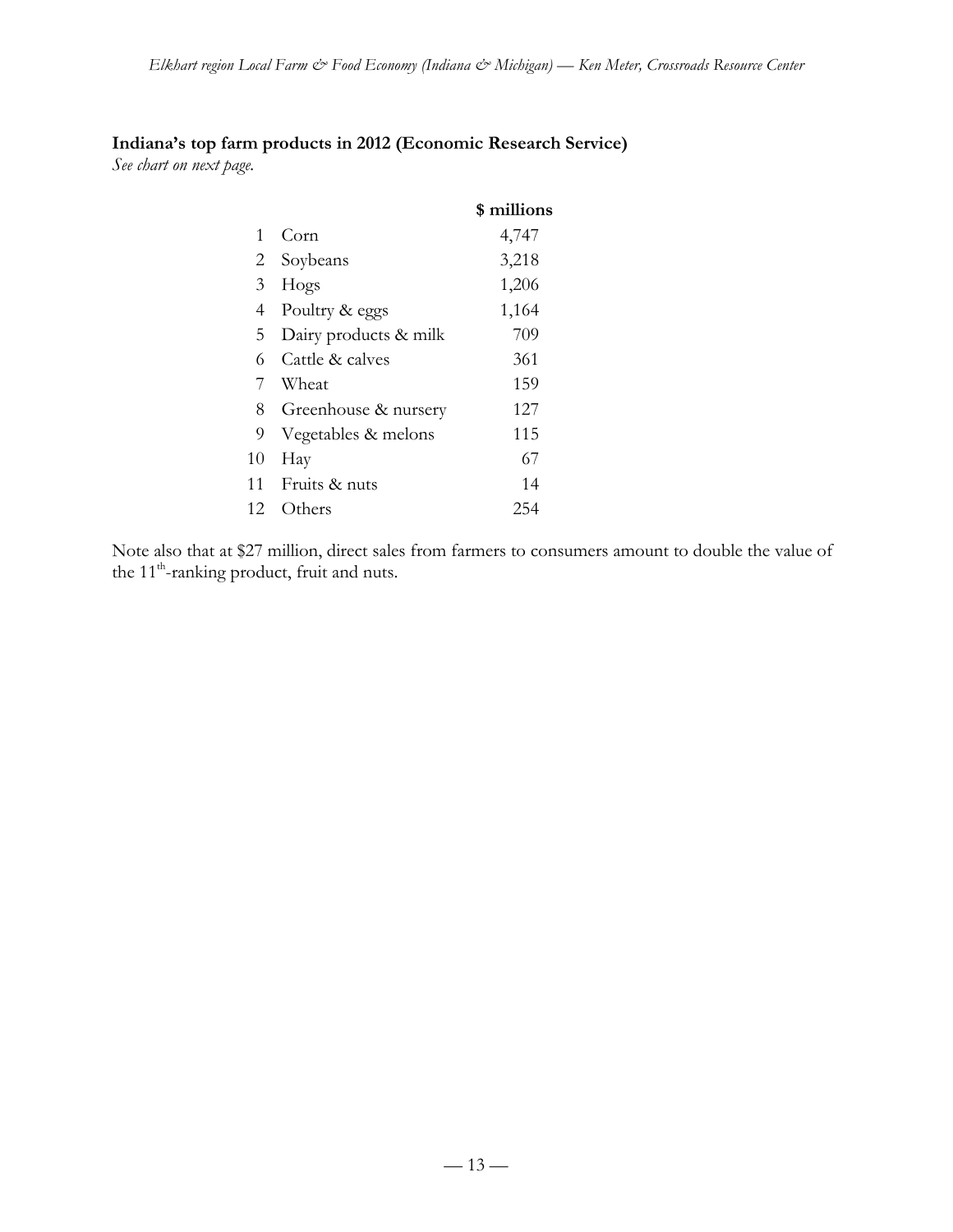# **Indiana's top farm products in 2012 (Economic Research Service)**

*See table on previous page*



*Source: USDA Economic Research Service*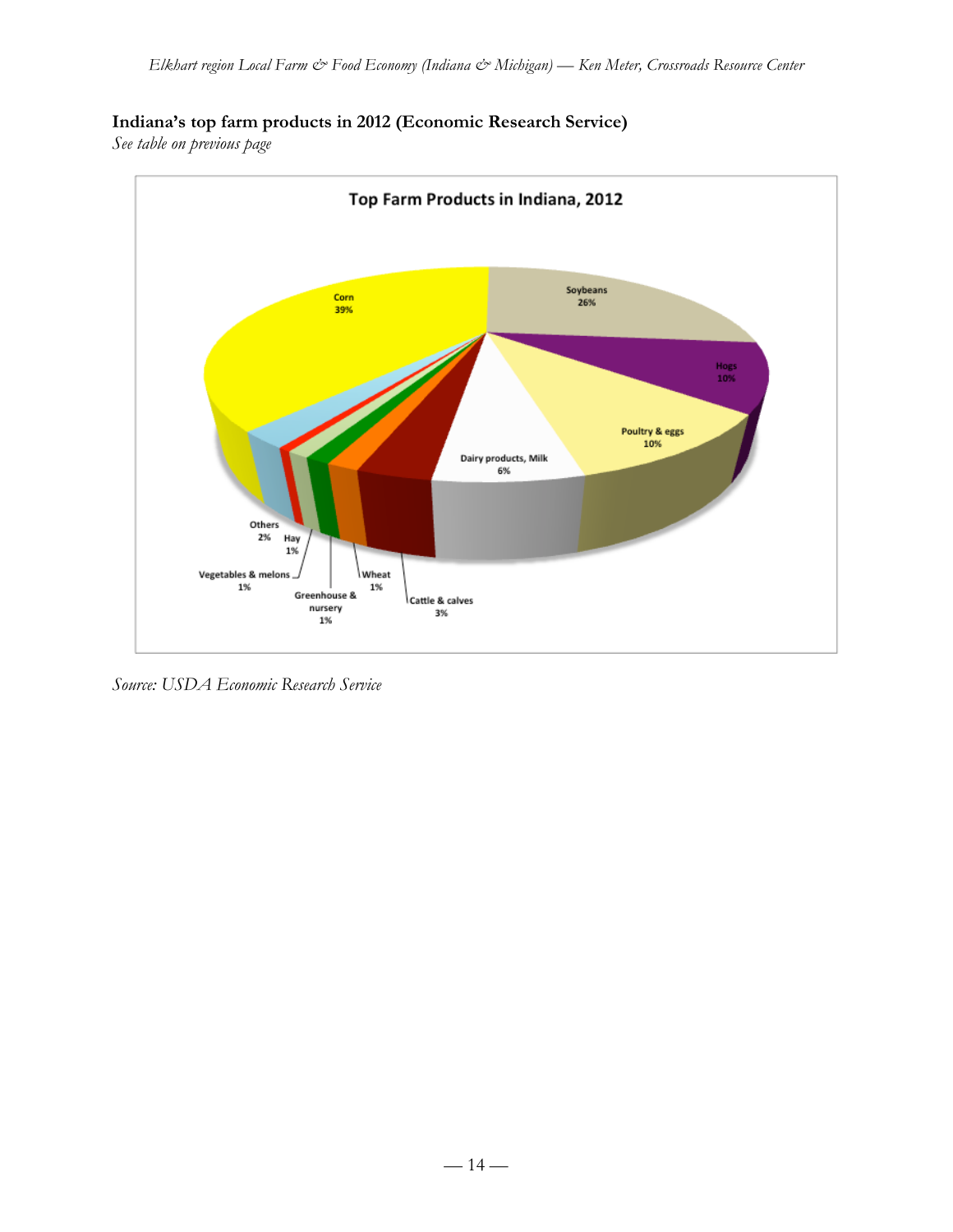# **COUNTY & STATE HIGHLIGHTS: MICHIGAN**

## **Cass County highlights (Agriculture Census 2012):**

- 798 farms, 2% less than in 2007.
- Cass County has 189,000 acres of land in farms.
- Farmers sold \$187 million of products in 2012.
- \$126 million (67%) of these sales were crops.
- \$61 million (33%) of these sales were livestock.
- The most prevalent farm size is 10 to 49 acres, with 273 farms (34%) in this category.
- The next most prevalent is 50 to 179 acres, with 260 (33%) farms.
- 41 farms  $(5\%)$  are 1,000 acres or more.
- 346 farms (43%) are less than 50 acres.
- 454 farms (57%) sold less than \$10,000 in farm products.
- 159 farms (20%) sold more than \$100,000 in farm products.
- Cass County ranks second in Michigan for sales of hogs and pigs, with \$57 million.
- The county ranks  $2<sup>nd</sup>$  in the state for acreage of snap beans, with 1,996.
- Cass County ranks second in the state for inventory of hogs and pigs, with 153,000.
- The county ranks fifth in the state for inventory of broilers, but *inventory figures were suppressed by the USDA in an effort to protect confidentiality.*
- Cass County ranks 9th in Michigan for inventory of pheasants, but *inventory figures were suppressed by the USDA in an effort to protect confidentiality.*
- The county ranks ninth in the state for sales of grains, oilseeds, dry beans, and dry peas, with \$113 million.
- Cass County ranks  $10^{th}$  in the state for acreage of corn, with 86,000.
- 84 farms sold \$745,000 of food directly to consumers. This is a 5-farm decrease, and a 14% increase in direct sales over 2007 sales of \$654,000.
- Direct sales were 0.4% of farm product sales, more than the the national average of 0.3%.

# **St. Joseph County, Michigan, highlights (Agriculture Census 2012):**

- 967 farms,  $6\%$  more than in 2007.
- St. Joseph County has 222,000 acres of land in farms.
- Farmers sold \$238 million of products in 2012.
- \$191 million (80%) of these sales were crops.
- \$47 million (20%) of these sales were livestock.
- The most prevalent farm size is 10 to 49 acres, with 326 farms (34%) in this category.
- The next most prevalent is 50 to 179 acres, with 310 (32%) farms.
- 57 farms  $(6\%)$  are 1,000 acres or more.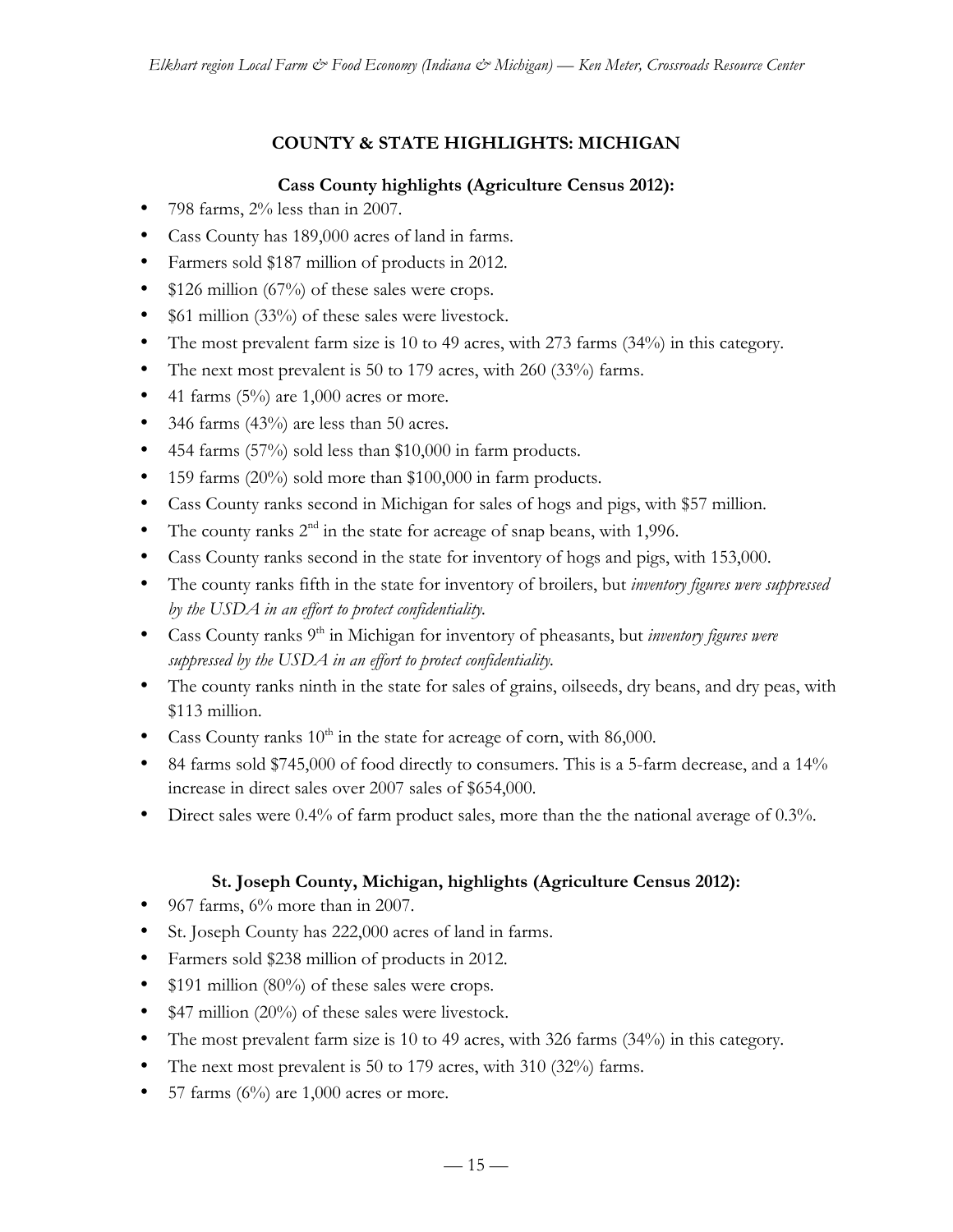- 434 farms (45%) are less than 50 acres.
- 499 farms (52%) sold less than \$10,000 in farm products.
- 242 farms (25%) sold more than \$100,000 in farm products.
- St. Joseph County ranks  $2<sup>nd</sup>$  in Michigan for acreage of potatoes, with 6,139.
- The county ranks second in the state for inventory of broilers, with 297,000.
- St. Joseph County ranks third in the state for acreage of vegetables, with 11,000.
- The county ranks fourth in the state for acreage of corn, with 98,000.
- St. Joseph County ranks  $6<sup>th</sup>$  in the state for sales of grains, oilseeds, dry beans, and dry peas, with \$151 million.
- The county ranks  $7<sup>th</sup>$  in the state for sales of poultry and eggs, with \$4.3 million.
- St. Joseph County ranks seventh in the state for inventory of pullets for laying flock replacement, with 5,077.
- The county ranks  $9<sup>th</sup>$  in the state for sales of crops, with \$191 million.
- St. Joseph County ranks ninth in Michigan for inventory of laying hens, with 6,660.
- 90 farms sold \$516,000 of food directly to consumers. This is a 5-farm decrease in the number of farms selling direct, and a 4% decrease in direct sales from 2007 sales of \$539,000.
- Direct sales were 0.2% of farm product sales, less than the national average of 0.3%.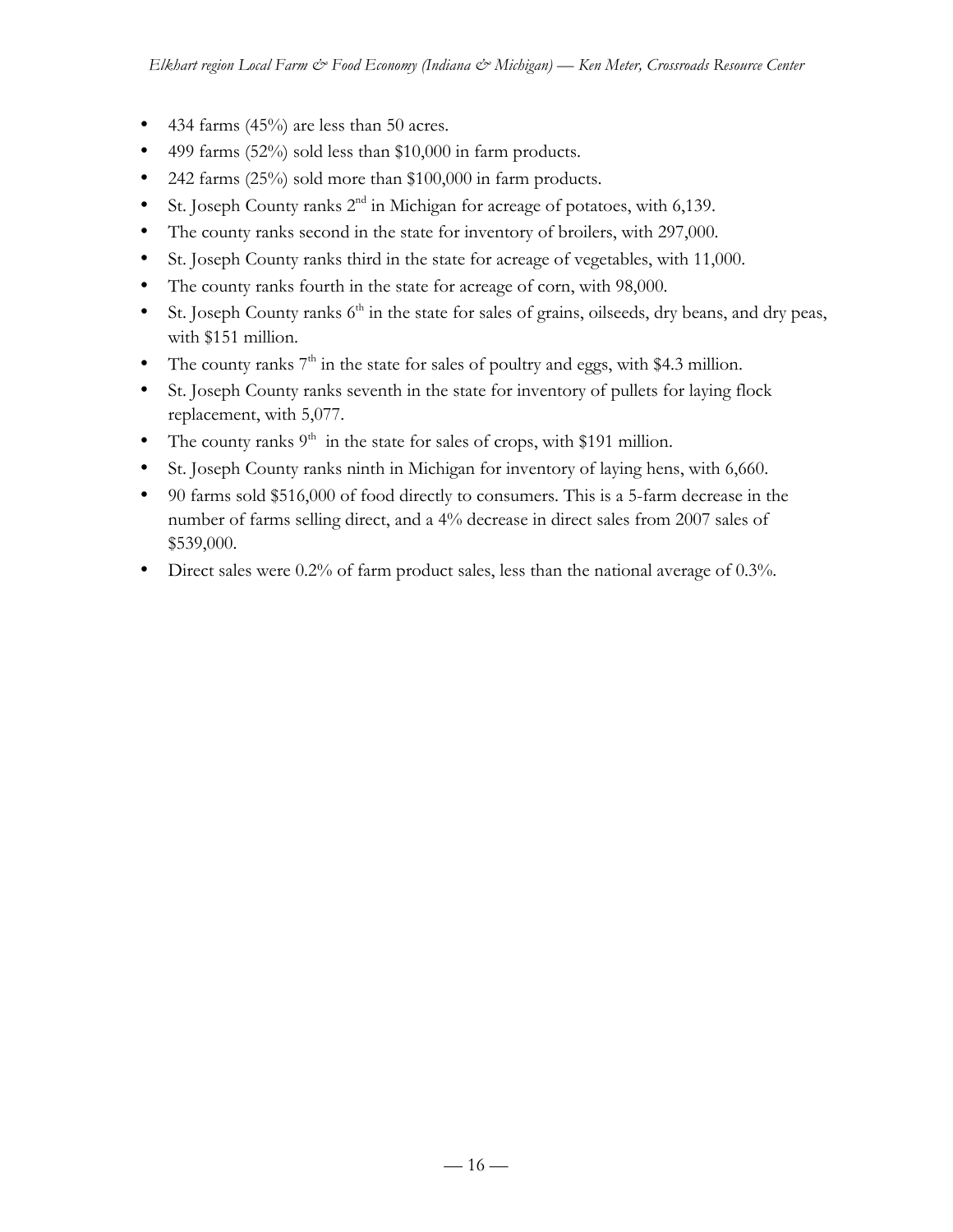## **State of Michigan highlights (Agriculture Census 2012):**

- 52,194 farms, 7% less than in 2007.
- Michigan has 9.9 million acres of land in farms.
- Farmers sold \$8.7 billion of products in 2012.
- \$5.5 billion (63%) of these sales were crops.
- \$3.2 billion (37%) of these sales was livestock.
- The most prevalent farm size is 10 to 49 acres, with 19,000 farms (36%) in this category.
- The next most prevalent is 50 to 179 acres, with 18,000 (34%) farms.
- 2,020 farms  $(5\%)$  are 1,000 acres or more.
- 23,000 farms  $(44\%)$  are less than 50 acres.
- 29,000 farms (56%) sold less than \$10,000 in farm products.
- 9,396 farms (18%) sold more than \$100,000 in farm products.
- Michigan ranks 3<sup>rd</sup> in the United States for sales of Christmas trees, with \$30 million.
- The state ranks  $6<sup>th</sup>$  in the country for sales of ornamentals, with \$728 million.
- Michigan ranks seventh in the country for sales of fruits, tree nuts, and berries, with \$257 million.
- The state ranks  $8<sup>th</sup>$  in the United states for sales of milk, with \$1.5 billion.
- Michigan ranks ninth in the country for sales of vegetables, with \$463 million.
- The state ranks ninth in the country for inventory of laying hens, with 13 million.
- 6,243 farms sold \$59 million of food directly to consumers. This is a 2% decrease in the number of farms selling direct (6,373 in 2007), and no change in direct sales since 2007.
- Direct sales were 0.7% of farm product sales, more than double the national average of  $0.3%$ .
- Statewide vegetable sales totaled \$463 million.
- 421 farms farm organically, with sales of \$54 million.
- 410 farms sell through community supported agriculture (CSA).
- 2,428 farms produce and sell value-added products.
- 1,637 farms marketed products directly to retail outlets.
- 813 farms had on-farm packing facilities.
- 5,065 farms practice rotational or management intensive grazing.
- 38 farms practiced alley cropping or silvopasture.
- 266 farms harvested biomass for use in renewable energy.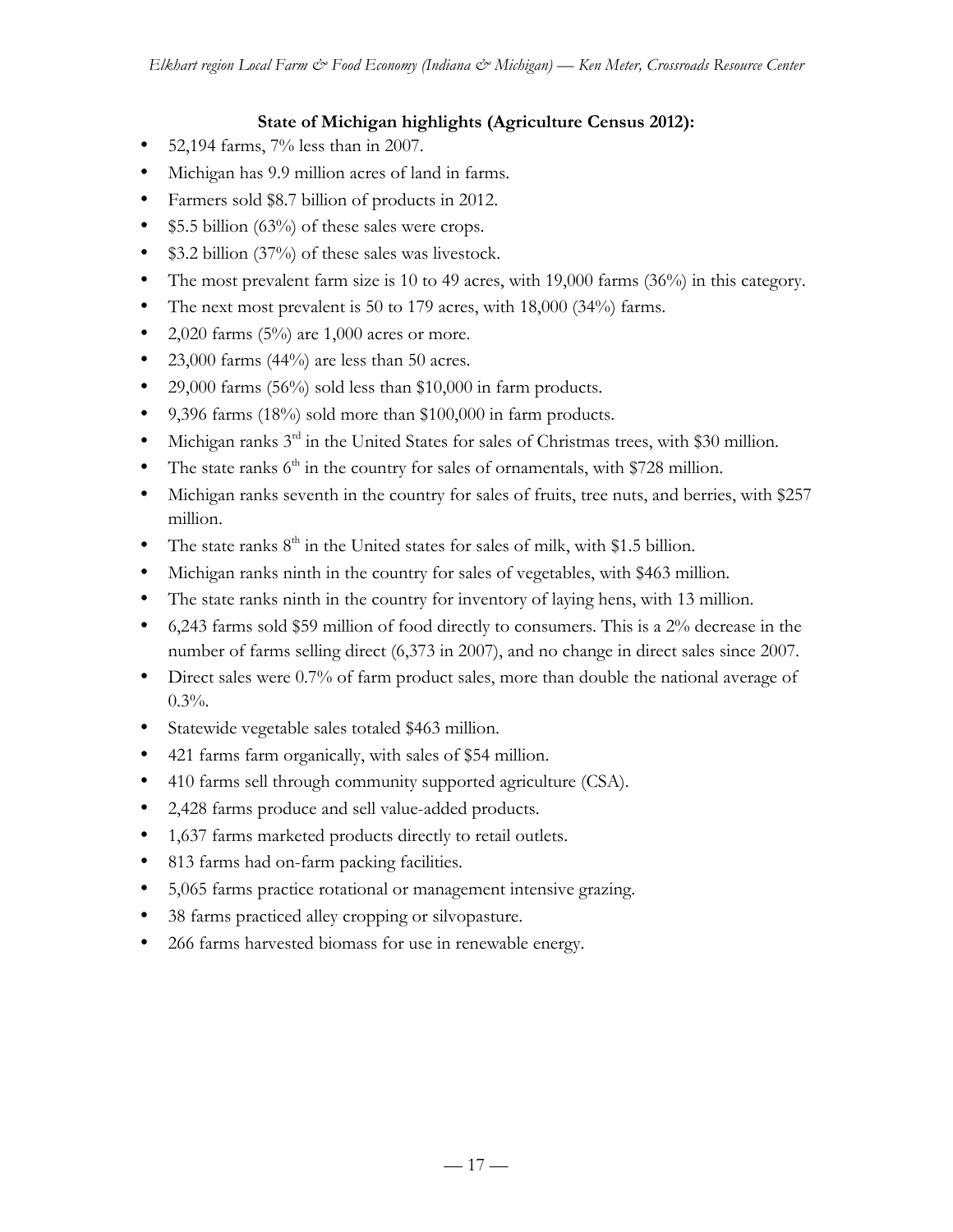# **Michigan's top farm products in 2012 (Economic Research Service)**

*See chart on next page.*

|    |                       | \$ millions |
|----|-----------------------|-------------|
| 1  | Corn                  | 1,863       |
| 2  | Dairy products & milk | 1,675       |
| 3  | Soybeans              | 1,107       |
| 4  | Vegetables & melons   | 619         |
| 5  | Greenhouse & nursery  | 594         |
| 6  | Cattle & calves       | 480         |
| 7  | Sugar beets           | 389         |
| 8  | Poultry & eggs        | 384         |
| 9  | Floriculture          | 376         |
| 10 | Hogs                  | 357         |
| 11 | Wheat                 | 318         |
| 12 | Fruits & nuts         | 301         |

*Source: USDA Economic Research Service*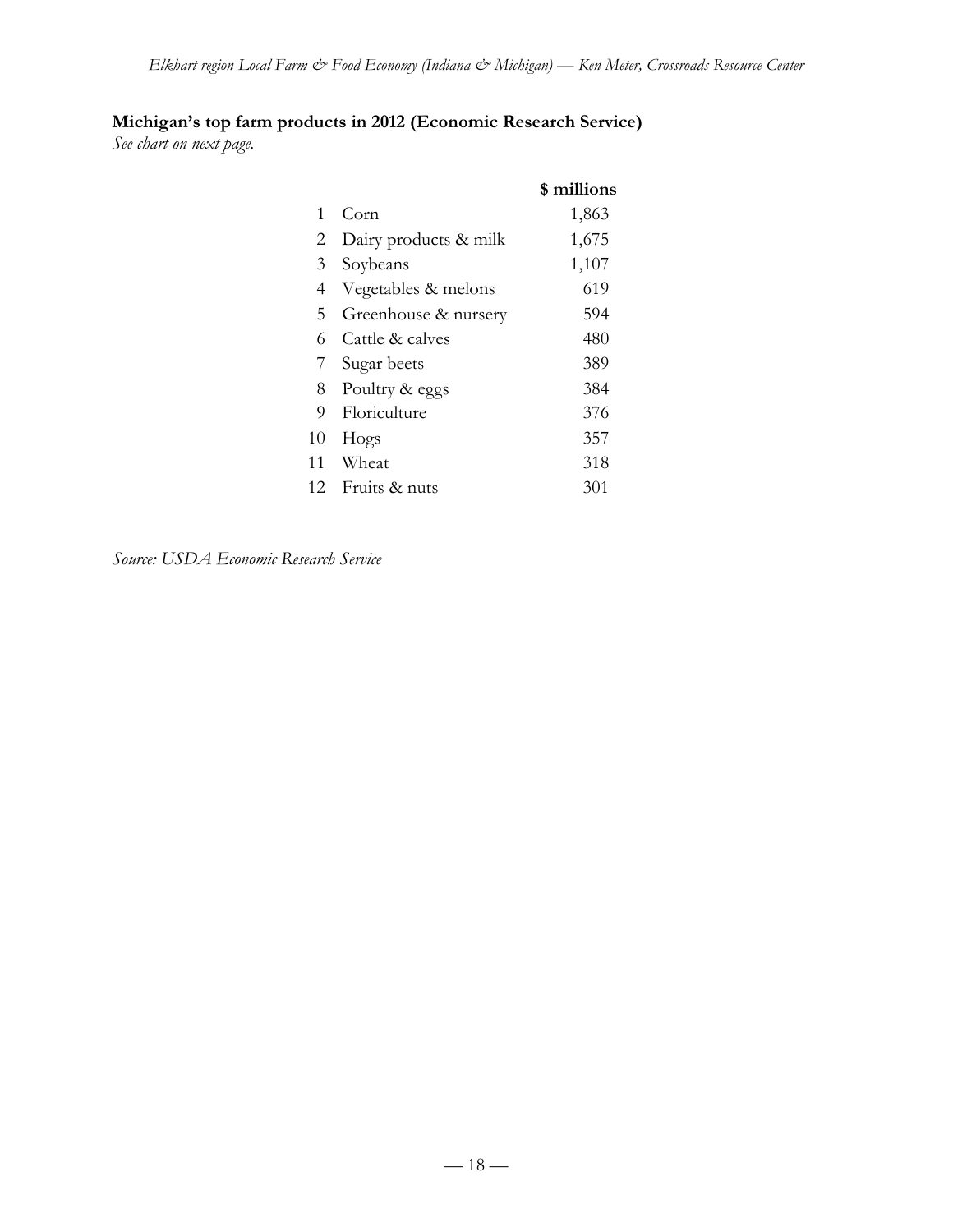# **Michigan's top farm products in 2012 (Economic Research Service)**

*See table on previous page*



*Source: USDA Economic Research Service*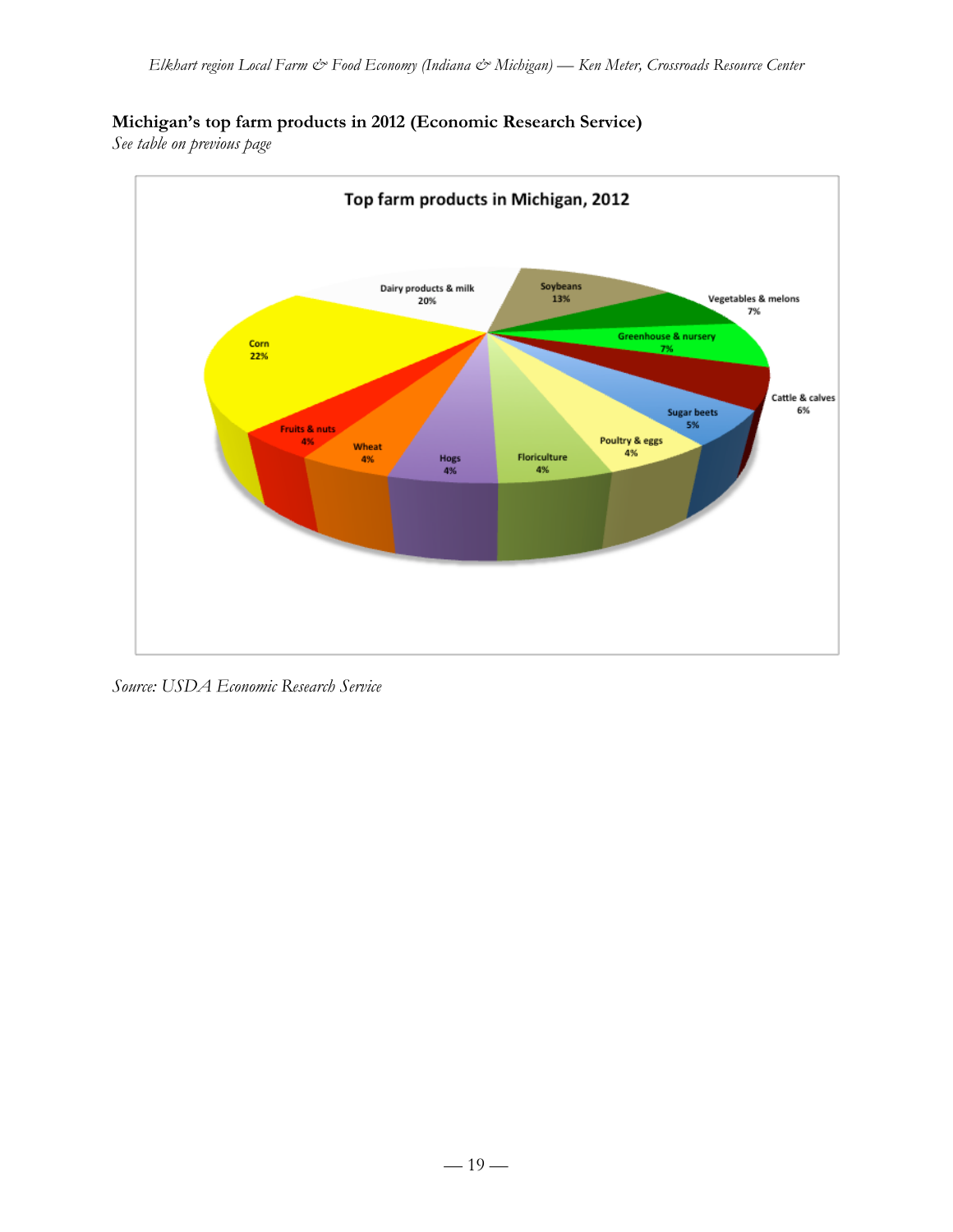## **Balance of Cash Receipts and Production Costs (BEA):**

Elkhart region farmers sell \$1.10 billion of food commodities per year (1989-2012 average), spending \$1.03 billion to raise them, for an average gain of \$70 million each year. This is an average net cash income of \$7,080 per farm. *Note that these sales figures compiled by the BEA may differ from cash receipts recorded by the USDA Agriculture Census (above).*

Overall, farm producers earned a surplus of \$1.8 billion by selling crops and livestock over the years 1989 to 2012. Yet net cash income hovered at very low levels for most of that 24-year period, rising only when grain prices increased for a few recent years. Moreover, 51% of the region's farms reported that they lost money in 2012 (Ag Census). Elkhart region farmers and ranchers earned \$138 million more by selling commodities in 2012 than they earned in 1969 (in 2012 dollars), but this gain was due to what seems to be short-term rise in grain prices.

Farmers and ranchers earn another \$48 million per year of farm-related income — primarily custom work, and rental income (24-year average for 1989-2012). Federal farm support payments are nearly as important a source of net income as commodity production, averaging \$51 million per year for the region for the same years.

## **The region's consumers:**

*See also information covering low-income food consumption and food-related health conditions, page 1-2 above.* Elkhart region consumers spend \$2 billion buying food each year, including \$1.3 billion for home use. Most all of this food is produced outside the region, so the region's consumers spend about \$1.8 billion per year buying food sourced far away. Only \$7.3 million of food products (0.4% of farm cash receipts) are sold by farmers directly to consumers.

Estimated change in net assets (that is, assets minus liabilities) for all region households combined was a loss of \$1.7 billion in 2012 alone (BLS). This places additional pressure on Elkhart region consumers trying to buy food.

### **Farm and food economy summary:**

Farmers earn \$70 million each year producing food commodities, receive \$51 million in subsidies, and spend \$780 million buying inputs sourced outside of the region. Even when farmers make money, these input purchases result in substantial losses to the region as a whole. Overall, farm production creates a loss of potential wealth of at least \$660 million to the region.

Meanwhile, consumers spend \$1.8 billion buying food from outside. Thus, total loss to the region is \$2.4 billion of potential wealth *each year*. This loss amounts to twice the value of all food commodities raised in the region.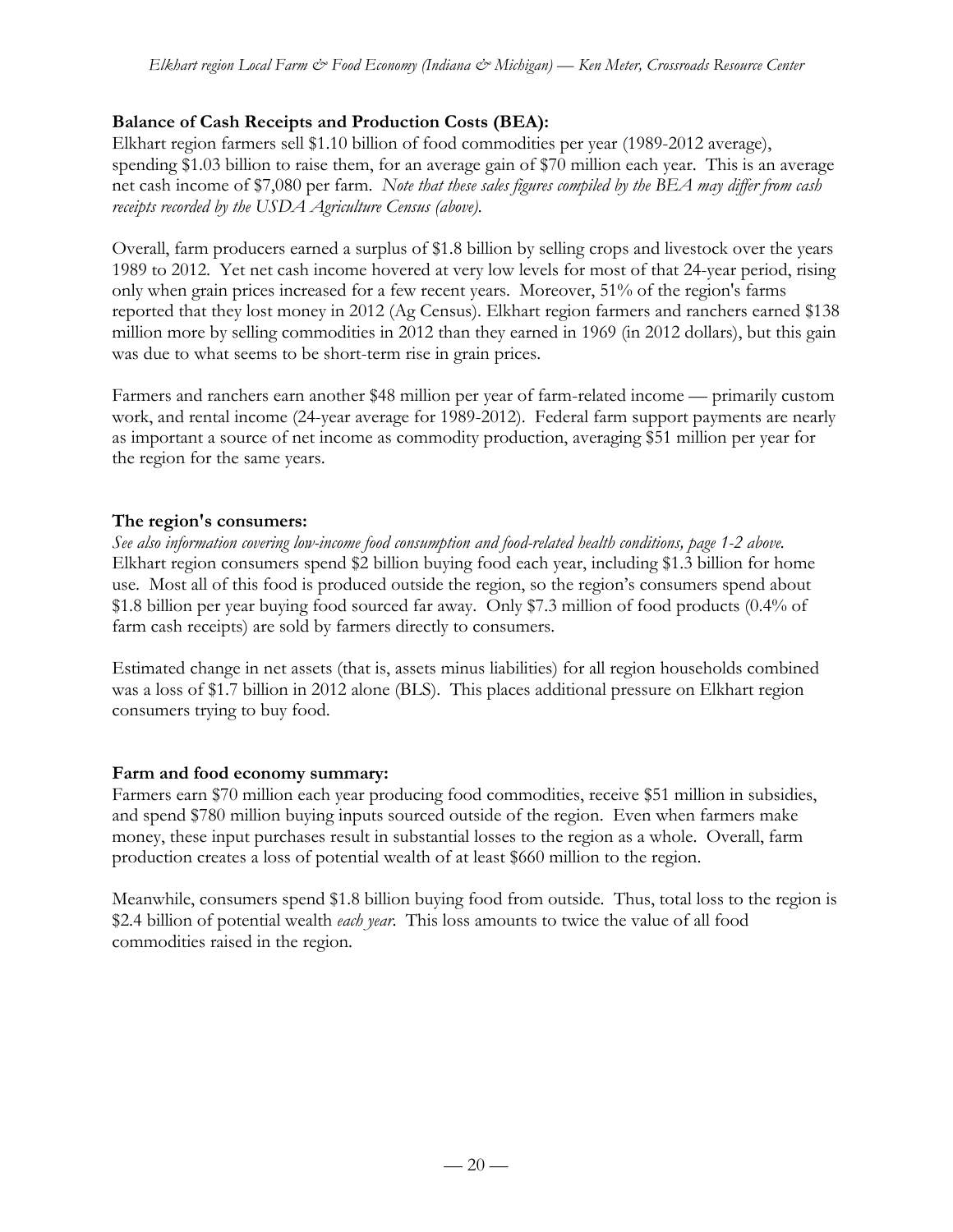#### **Elkhart region: markets for food eaten at home (2012):**

Elkhart region residents purchase \$2 billion of food each year, including \$1.3 billion to eat at home. Home purchases break down in the following way:

|                                     | millions |
|-------------------------------------|----------|
| Meats, poultry, fish, and eggs      | \$262    |
| Fruits & vegetables                 | 239      |
| Cereals and bakery products         | 183      |
| Dairy products                      | 138      |
| "Other," incl. Sweets, fats, & oils | 462.     |

If each Elkhart region resident purchased \$5 of food each week directly from some farm in the region, this would generate \$205 million of new farm income for the Elkhart region.

### **State of Indiana: markets for food eaten at home (2012):**

Indiana residents purchase \$17 billion of food each year, including \$11 billion to eat at home. Home purchases break down in the following way:

|                                     | billions |
|-------------------------------------|----------|
| Meats, poultry, fish, and eggs      | \$2.2    |
| Fruits & vegetables                 | 1.9      |
| Cereals and bakery products         | 1.5      |
| Dairy products                      | 11       |
| "Other," incl. Sweets, fats, & oils | 3.8      |

#### **State of Michigan: markets for food eaten at home (2012):**

Michigan residents purchase \$26 billion of food each year, including \$16 billion to eat at home. Home purchases break down in the following way:

|                                     | billions |
|-------------------------------------|----------|
| Meats, poultry, fish, and eggs      | \$3.3    |
| Fruits & vegetables                 | 3.0      |
| Cereals and bakery products         | 2.3      |
| Dairy products                      | 1.7      |
| "Other," incl. Sweets, fats, & oils | 5.8      |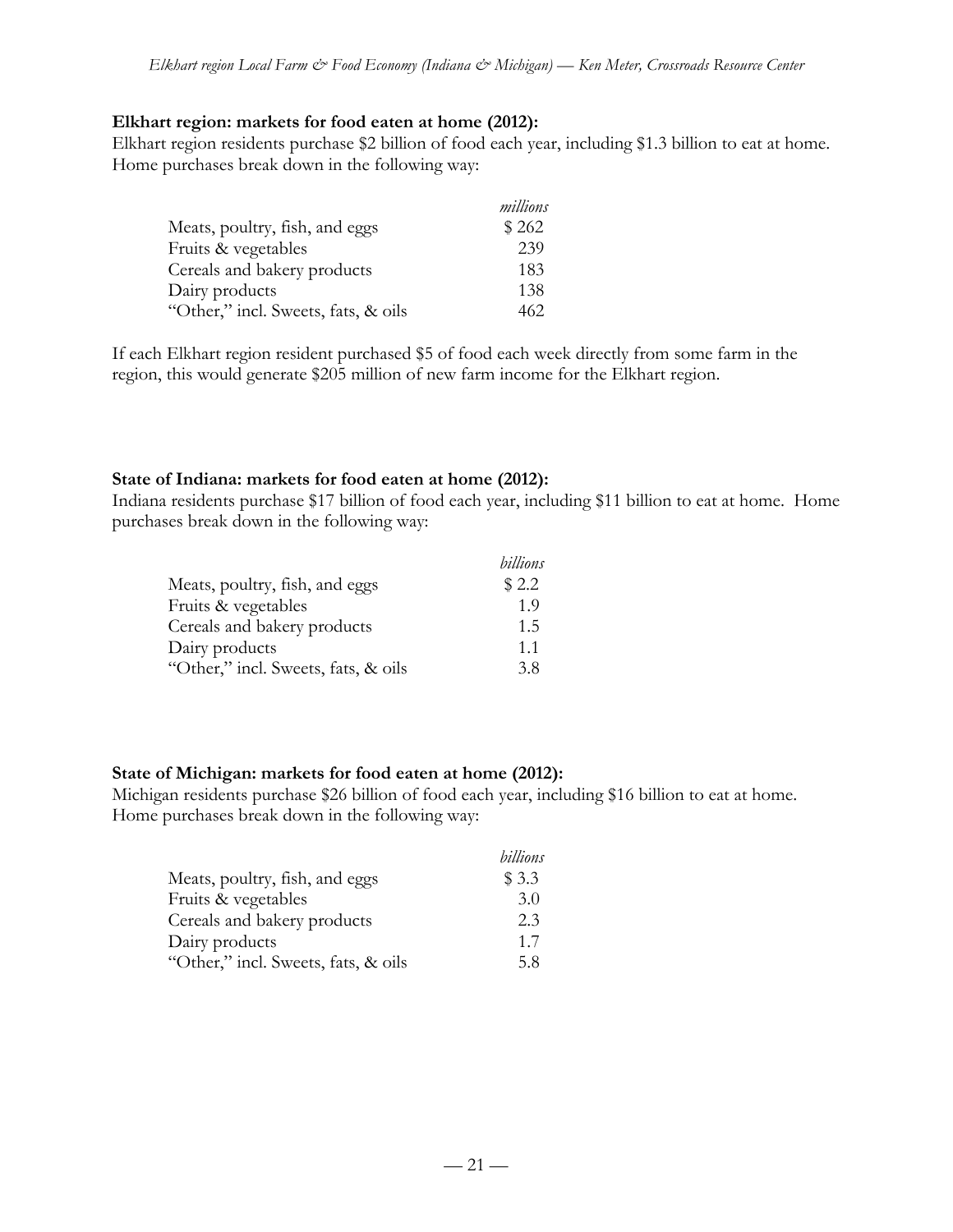#### **Elkhart County: markets for food eaten at home (2012):**

Elkhart County residents purchase \$532 million of food each year, including \$325 million to eat at home. Home purchases break down in the following way:

|                                     | millions |
|-------------------------------------|----------|
| Meats, poultry, fish, and eggs      | \$66     |
| Fruits & vegetables                 | 61       |
| Cereals and bakery products         | 46       |
| Dairy products                      | 35       |
| "Other," incl. Sweets, fats, & oils | 117      |

#### **Kosciusko County: markets for food eaten at home (2012):**

Kosciusko County residents purchase \$207 million of food each year, including \$126 million to eat at home. Home purchases break down in the following way:

|                                     | millions |
|-------------------------------------|----------|
| Meats, poultry, fish, and eggs      | \$26     |
| Fruits & vegetables                 | 24       |
| Cereals and bakery products         | 18       |
| Dairy products                      | 14       |
| "Other," incl. Sweets, fats, & oils | 45       |

### **LaGrange County: markets for food eaten at home (2012):**

LaGrange County residents purchase \$100 million of food each year, including \$61 million to eat at home. Home purchases break down in the following way:

|                                     | millions |
|-------------------------------------|----------|
| Meats, poultry, fish, and eggs      | \$12     |
| Fruits & vegetables                 | 11       |
| Cereals and bakery products         | O)       |
| Dairy products                      |          |
| "Other," incl. Sweets, fats, & oils | フフ       |

### **Marshall County: markets for food eaten at home (2012):**

Marshall County residents purchase \$125 million of food each year, including \$77 million to eat at home. Home purchases break down in the following way:

|                                     | millions |
|-------------------------------------|----------|
| Meats, poultry, fish, and eggs      | \$16     |
| Fruits & vegetables                 | 14       |
| Cereals and bakery products         | 11       |
| Dairy products                      | 8        |
| "Other," incl. Sweets, fats, & oils | 28       |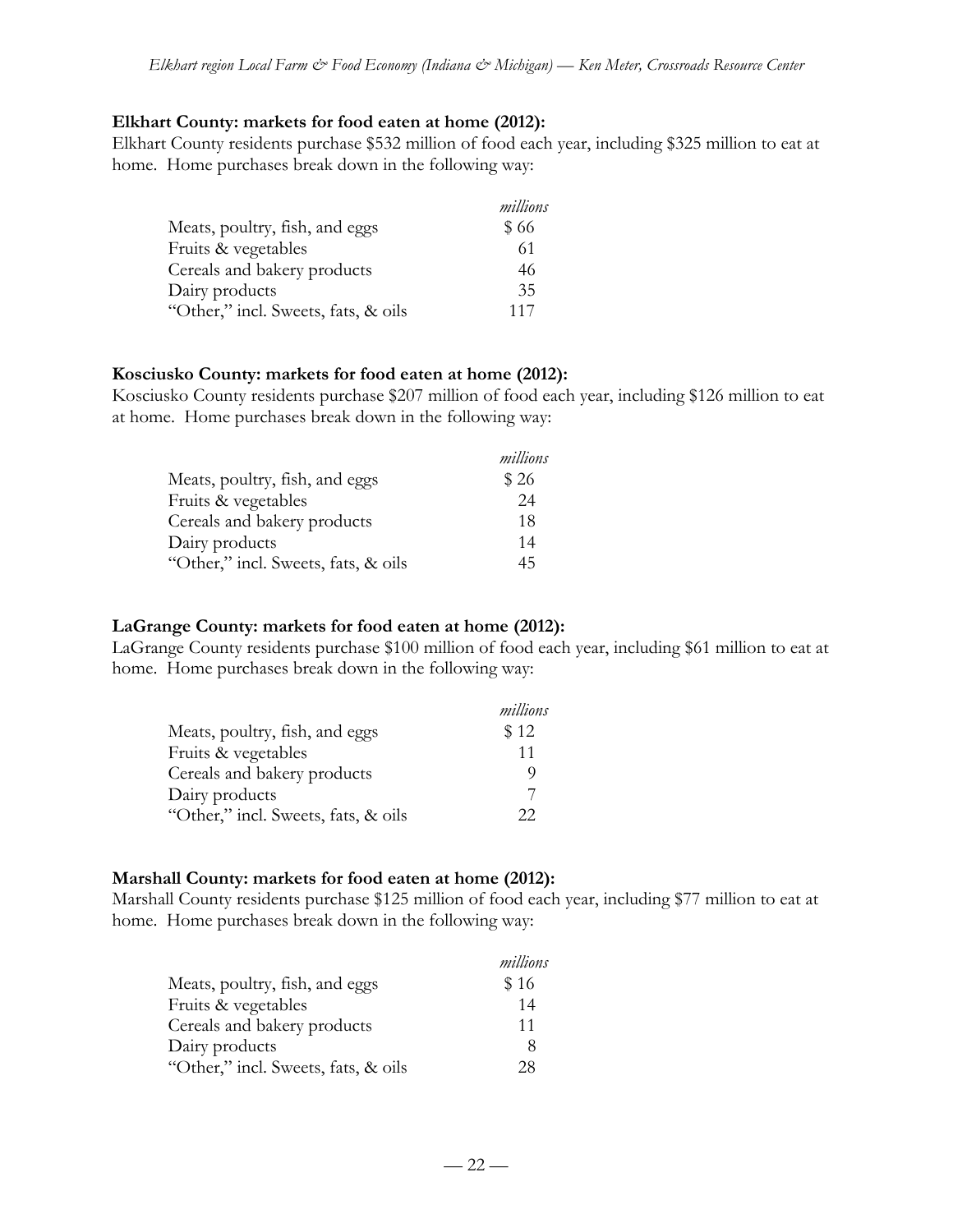#### **Noble County: markets for food eaten at home (2012):**

Noble County residents purchase \$127 million of food each year, including \$77 million to eat at home. Home purchases break down in the following way:

|                                     | millions |
|-------------------------------------|----------|
| Meats, poultry, fish, and eggs      | \$16     |
| Fruits & vegetables                 | 14       |
| Cereals and bakery products         | 11       |
| Dairy products                      | 8        |
| "Other," incl. Sweets, fats, & oils | 28.      |

#### **St. Joseph County (Indiana): markets for food eaten at home (2012):**

St. Joseph County (Indiana) residents purchase \$709 million of food each year, including \$433 million to eat at home. Home purchases break down in the following way:

|                                     | millions |
|-------------------------------------|----------|
| Meats, poultry, fish, and eggs      | \$88     |
| Fruits & vegetables                 | 81       |
| Cereals and bakery products         | 62       |
| Dairy products                      | 47       |
| "Other," incl. Sweets, fats, & oils | 156      |

### **Cass County (Michigan): markets for food eaten at home (2012):**

Cass County residents purchase \$139 million of food each year, including \$85 million to eat at home. Home purchases break down in the following way:

|                                     | millions |
|-------------------------------------|----------|
| Meats, poultry, fish, and eggs      | \$17     |
| Fruits & vegetables                 | 16       |
| Cereals and bakery products         | 12       |
| Dairy products                      | O)       |
| "Other," incl. Sweets, fats, & oils | 31       |

### **St. Joseph County (Michigan): markets for food eaten at home (2012):**

St. Joseph County (Michigan) residents purchase \$162 million of food each year, including \$100 million to eat at home. Home purchases break down in the following way:

|                                     | millions |
|-------------------------------------|----------|
| Meats, poultry, fish, and eggs      | \$20     |
| Fruits & vegetables                 | 18       |
| Cereals and bakery products         | 14       |
| Dairy products                      | 11       |
| "Other," incl. Sweets, fats, & oils | 36       |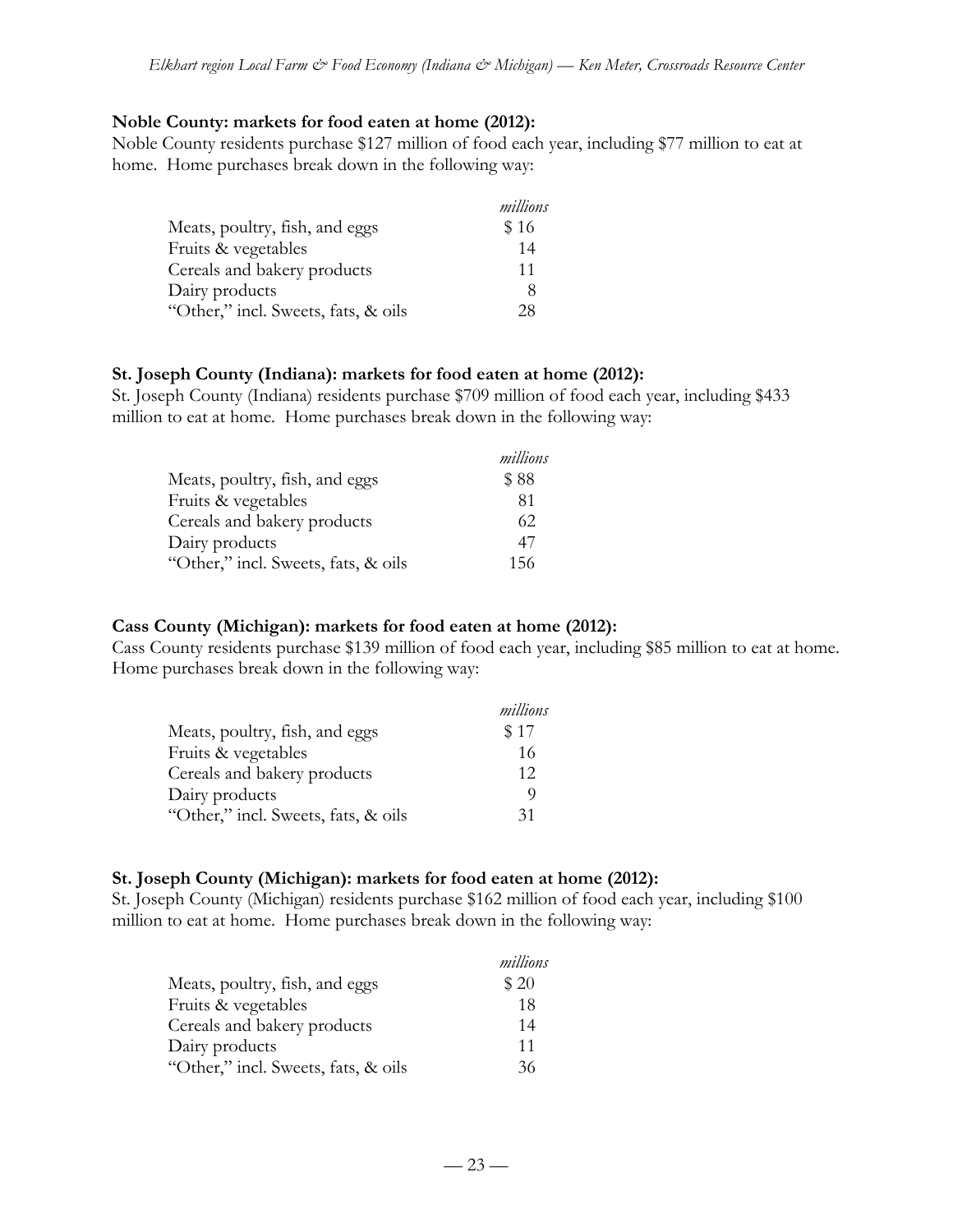## **Supplemental information for Elkhart County**

## **Elkhart County (Bureau of Economic Analysis, 2012)**

199,619 residents receive \$7 billion of income annually. The largest source of personal income is wages for manufacturing workers, with \$3.1 billion. The second most important income source is transfer payments (from government programs such as pensions), at \$1.3 billion. Income from interest, rent or dividends totaled \$1.1 billion. Health care workers earned \$562 million, ranking fourth. Government jobs rank fifth, with \$460 million. Wholesale trade workers earned \$402 million, while retail workers earned \$309 million. Note that income from public sources (government jobs plus transfer payments) makes up 25% of all personal income in the county.

Income earned from transfer payments includes \$511 million of retirement and disability insurance benefits; \$519 million of medical benefits; \$174 million of income maintenance benefits; \$47 million of unemployment insurance compensation; and \$23 million of veterans' benefits.

Government income includes \$21.5 million of income earned by federal workers and \$417 million earned by state and local government workers. Military personnel earn \$21.2 million of personal income.

## **Elkhart County Farms (Bureau of Economic Analysis, 2012)**

Elkhart County farmers sell \$195 million of food commodities per year (1989-2012 average), spending \$177 million to raise them, for an average gain of \$18 million each year. This is an average net cash income of \$10,847 per farm. *Note that these sales figures compiled by the BEA may differ from cash receipts recorded by the USDA Agriculture Census (above).*

Overall, farm producers earned a surplus of \$400 million by selling crops and livestock over the years 1989 to 2012. Yet net cash income hovered at very low levels for most of that 24-year period, rising only when grain prices increased for a few recent years. Moreover, 53% of the county's farms reported that they lost money in 2012 (Ag Census). Elkhart County farmers and ranchers earned \$12 million more by selling commodities in 2012 than they earned in 1969 (in 2012 dollars), but this gain was due to what seems to be a short-term rise in grain prices.

Farmers and ranchers earn another \$7 million per year of farm-related income — primarily custom work, and rental income (24-year average for 1989-2012). Federal farm support payments averaged \$5 million per year for the County for the same years.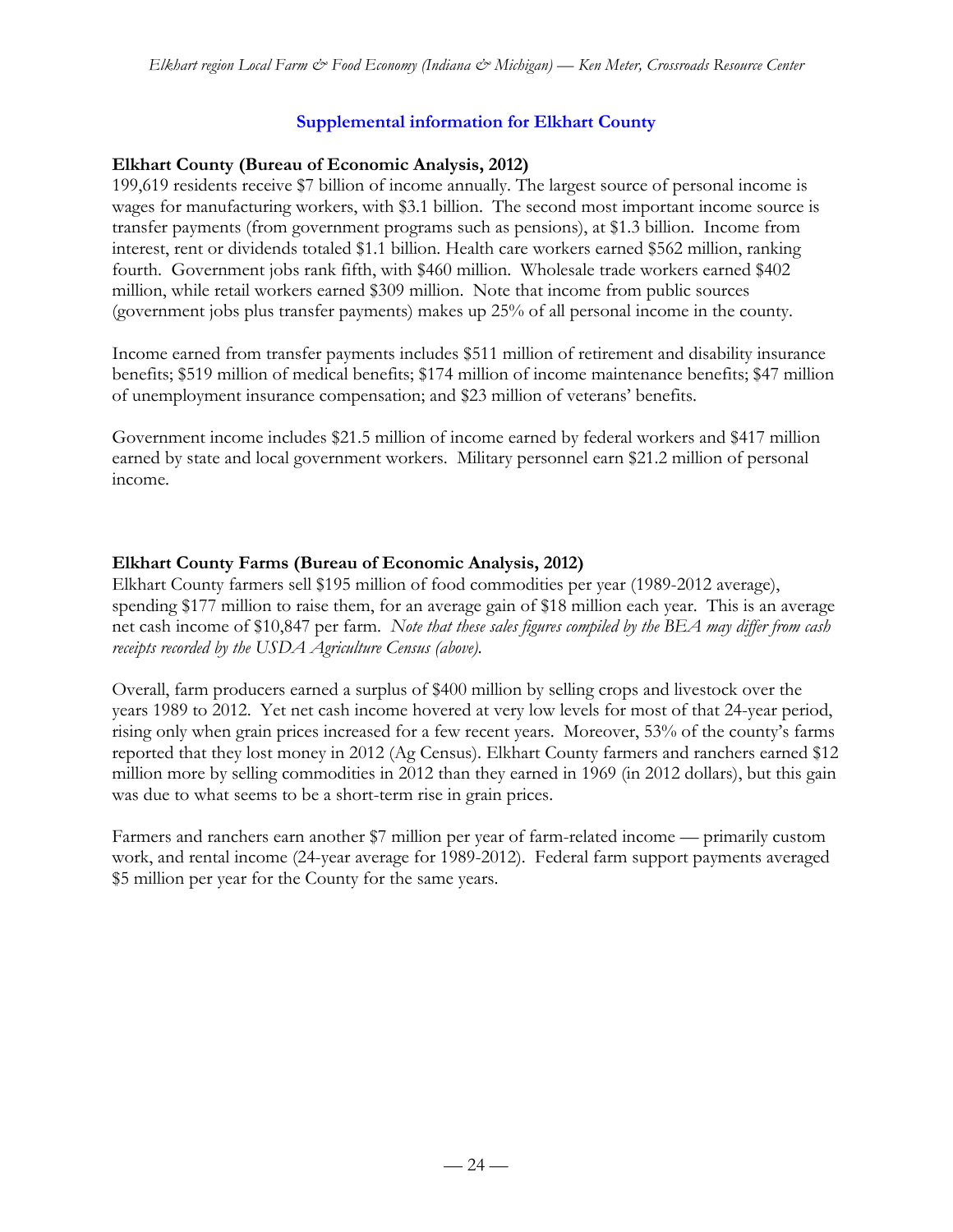### **The County's consumers:**

Elkhart County residents purchase \$532 million of food each year, including \$325 million to eat at home. Most all of this food is produced outside the county so the county's consumers spend about \$480 million per year buying food sourced at a distance. Only \$2.4 million of food products (0.8%) of farm cash receipts) are sold by farmers directly to consumers.

Estimated change in net assets (that is, assets minus liabilities) for all county households combined was a loss of \$422 million in 2012 alone (BLS). This places additional pressure on Elkhart County consumers trying to buy food.

## **Farm and food economy summary:**

Farmers earn \$18 million each year producing food commodities, receive \$5 million in subsidies, and spend at least \$120 million buying inputs sourced outside of the county. Even when farmers make money, these input purchases result in substantial losses to the county. Overall, farm production creates a loss of potential wealth of \$100 million to Elkhart County.

Meanwhile, consumers spend \$480 million buying food from outside. Thus, total loss to the county is \$580 million of potential wealth *each year*. This loss amounts to nearly three times the value of all food commodities raised in Elkhart County, and would be enough to feed the entire county population the food it now consumes.